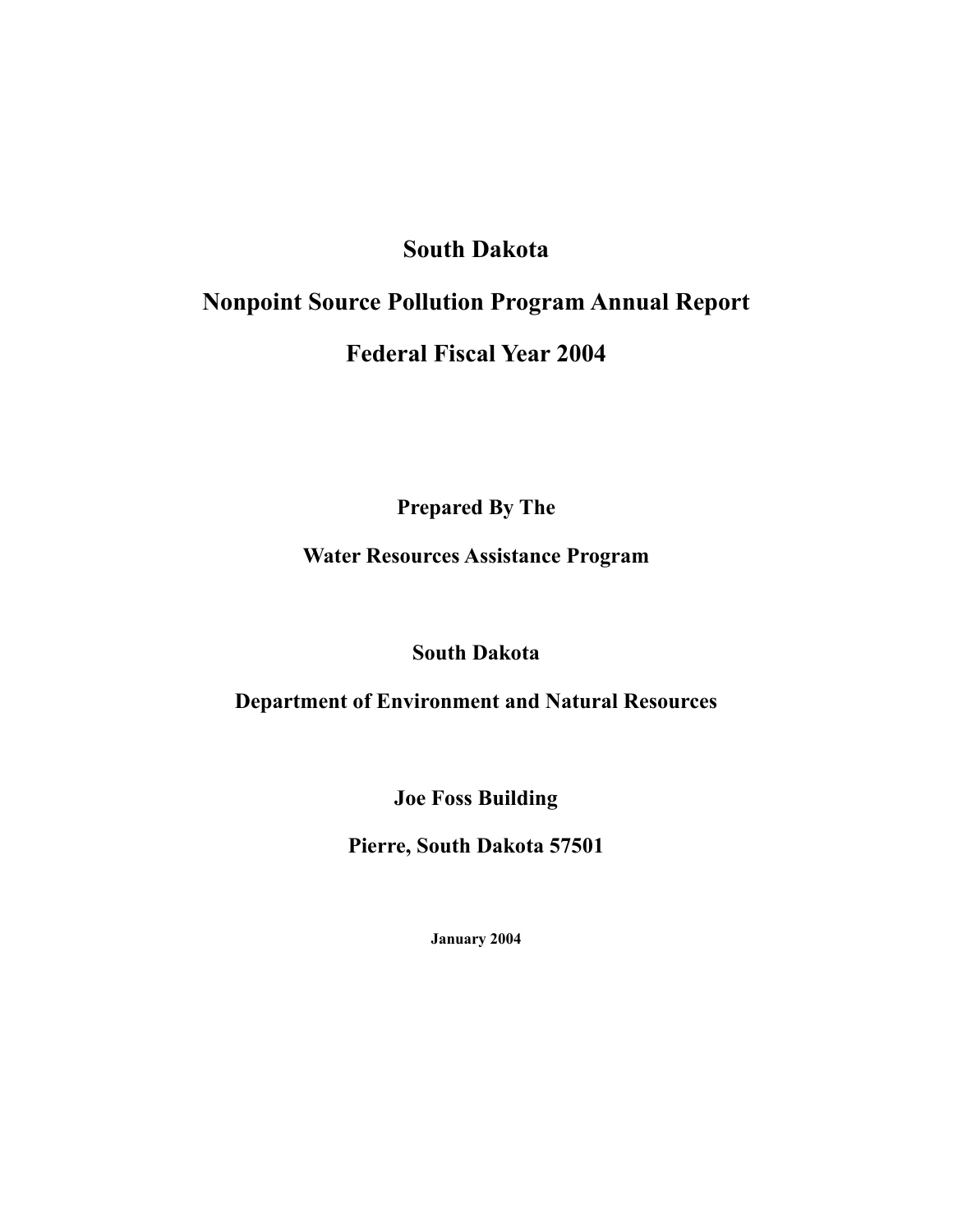# **South Dakota Department Of Environment and Natural Sources Nonpoint Source Pollution Program Annual Report**

**Federal Fiscal Year 2004** 

### **January 2004**

### **NPS Program History**

The South Dakota Nonpoint Source Pollution (NPS) Program is housed in the South Dakota Department of Environment and Natural Resources' (DENR) Water Resources Assistance Program (WRAP). The NPS Program, along with the Pollution Prevention (P2) Program, makes up the WRAP's Watershed Protection activity. NPS pollution activities completed by program staff are selected to improve, restore and maintain the water quality of the state's lakes, streams, wetlands, and ground water in partnership with other organizations, agencies and citizens. Visit:

http://www.state.sd.us/denr/DFTA/WatershedProtection/wpprg.htm

for the information about Watershed Protection's NPS and P2 activities.

A key element in implementing the South Dakota NPS Program is the South Dakota Nonpoint Source Task Force. The task force is a citizen's advisory group composed of approximately sixty agencies, organizations and tribal representatives. The task force:

- provides a forum for the exchange of information about activities which impact nonpoint source pollution control,
- provides guidance and application procedures for funding NPS source control projects,
- reviews project proposals which request Section 319 funds recommendations and makes funding recommendations to the South Dakota Board of Water and Natural Resources,
- serves as the coordinating body for the review and direction of federal, state, and local government programs to ensure that the programs facilitate achievement of NPS source pollution control in the most efficient manner,
- serves as a focal point for information, education, and public awareness regarding NPS pollution control,
- provides oversight of NPS source control activities and prioritizes the activities, and
- serves as the forum for discussion and resolution of NPS program conflicts.

For additional information about the task force visit:

http://www.state.sd.us/denr/DFTA/WatershedProtection/npstf.htm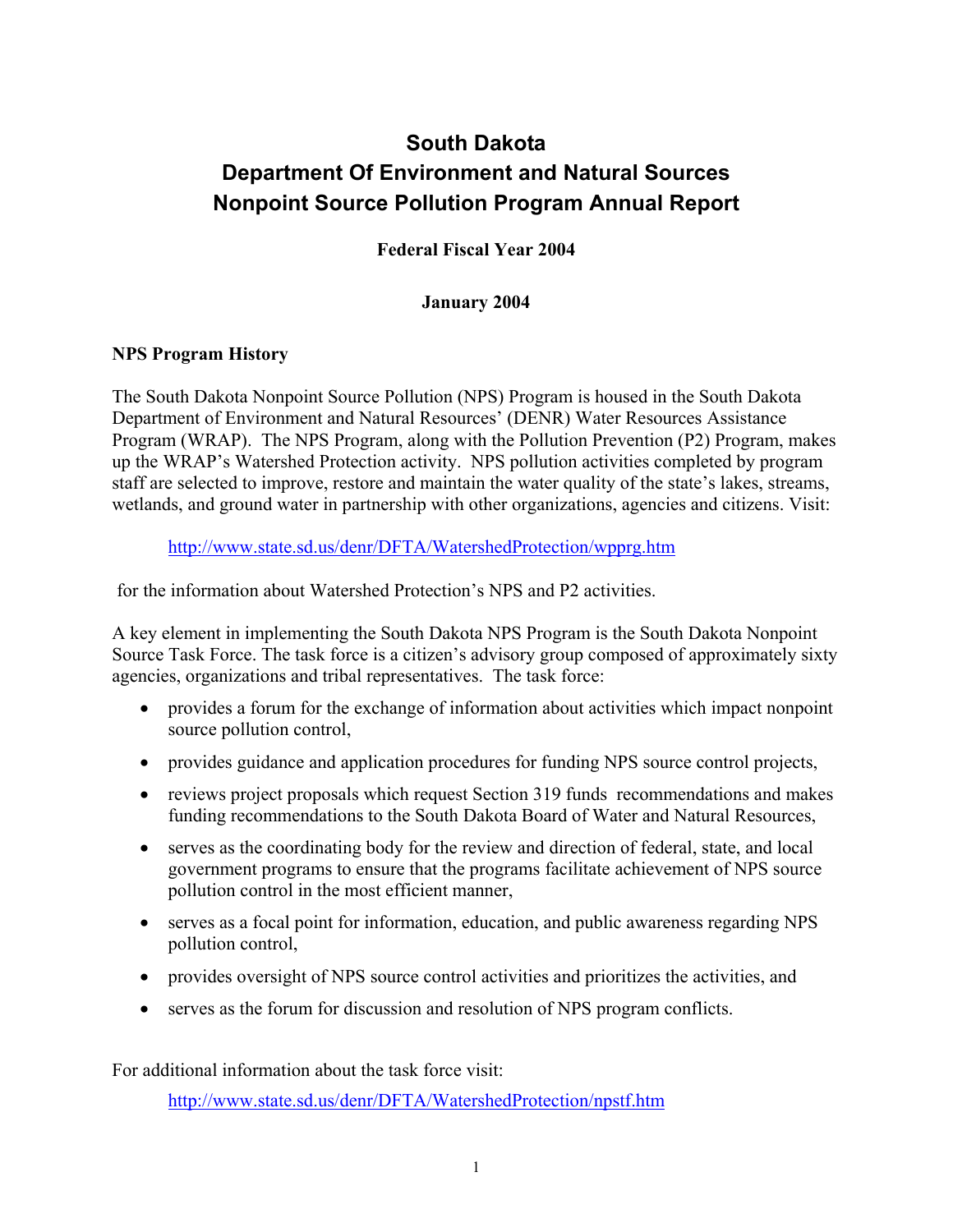Since the reauthorization of the Clean Water Act during 1987, the South Dakota NPS Pollution Program has used Section 319, 104(b)(3), 106, and 604(b) funding to support more than 170 nonpoint source projects. Historically, the majority of the projects funded have focused on reducing NPS pollution originating from agricultural operations. More recently, an increased proportion of the funds have been used to support local initiatives that:

- evaluate water quality conditions,
- determine sources and causes of NPS pollution within priority watersheds, and
- develop and implement total maximum daily loads (TMDLs) for impaired waterbodies.

While the size, target audience, and structure of the projects have varied significantly, all share common elements:

- increase awareness of NPS pollution issues,
- identify, quantify, and locate sources of nonpoint source impairment,
- reduce/prevent the delivery of NPS pollutants to waters of the state with emphasis on meeting targets established through total maximum daily loads (TMDLs),
- implement TMDLs on a watershed basis, and
- disseminate information about effective solutions to NPS pollution.

The projects funded fit into one of three categories:

- assessment/development,
- information and education (I&E), and
- watershed implementation.

Although most projects fit into one of these categories, several have included components from each of the three categories. A portion of the Section 319 funds awarded to the state have been used to monitor major aquifers in the state and promote and implement practices that prevent ground water contamination.

The primary purposes of assessment/development projects are:

- identify beneficial use impairments or threats to specific water bodies,
- determine the extent to which the threats or impairments originate from NPS pollution, and
- develop TMDLs

Assessment priority is given to water bodies on the 303(d) list of impaired water bodies. The most current list is contained in the state's *2004 Integrated Report for Water Quality Assessment*. A copy of the report is available from DENR or may be accessed electronically at:

http://www.state.sd.us/denr/DFTA/WatershedProtection/tmdl.htm

TMDLs are developed for the listed water bodies as a part of an assessment project. Activities completed during a TMDL development project typically include an inventory of existing data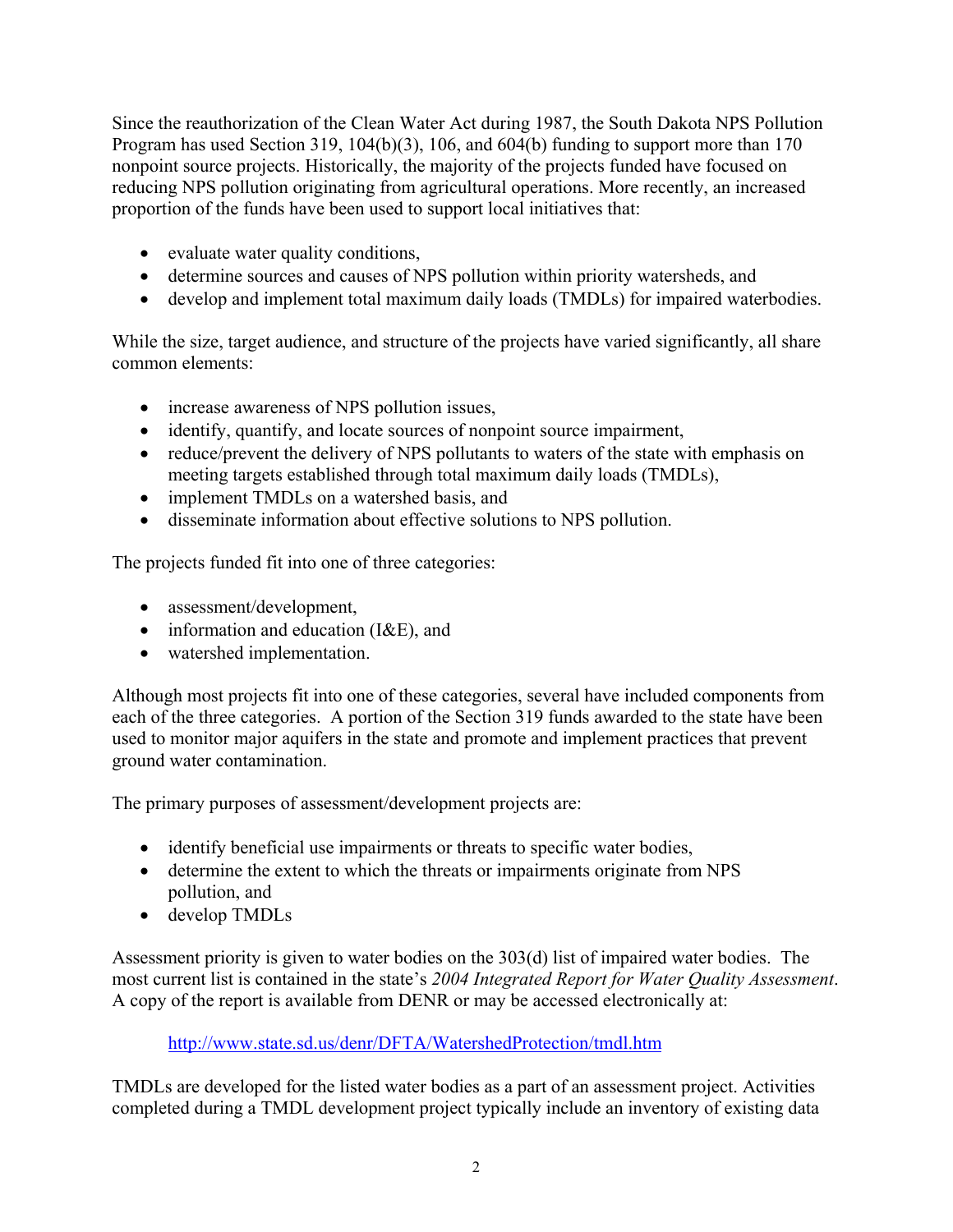and information and supplemental monitoring, as needed, to allow an accurate assessment of the watershed. Through these efforts, local project sponsors are able to:

- determine the extent to which beneficial uses are impaired,
- identify specific sources and causes of the impairments,
- establish preliminary pollutant reduction goals or TMDL endpoints, and
- identify management practices and alternatives that will reduce the pollution at its source(s) and restore or maintain the beneficial uses of the water body.

The project period for assessment/development projects generally ranges from one to three years.

Information and education  $(I \& E)$  projects are designed to provide information about NPS pollution issues and solutions. Information transfer tools typically used by the department and its project partners include brochures, print and electronic media, workshops, "how to" manuals, tours, exhibits, and demonstrations. I & E projects usually range from one to five years in length. Many of the publications are available on the department web site at:

### http://www.state.sd.us/denr/DFTA/WatershedProtection/wpprg.htm

then click on publications in the box on the left hand side of the screen.

Watershed projects are the most comprehensive of the projects implemented through the South Dakota NPS Pollution Program. Watershed projects are typically long-term in duration and are designed to implement TMDLs that address NPS pollution sources and beneficial use impairments. Common watershed project objectives include:

- protect/restore impaired beneficial uses through the promotion and voluntary implementation of best management practices (BMPs) that prevent/reduce NPS pollution,
- disseminate information about NPS pollution and effective solutions, and
- evaluate project progress toward use attainment or NPS pollutant reduction goals.

South Dakota watershed projects have typically ranged from four to ten years in length with the duration being dependant on the size of the watershed and extent of the NPS pollution impacts that must be addressed. During 2004, the department determined that funding projects for longer than three to four years did not allow efficient use of limited financial resources and the flexibility needed to install practices needed to attain TMDLs for large watersheds. To address the extended time needed to complete some projects, an incremental funding strategy was initiated.

Large projects that will take longer than three to four years to complete are funded in segments as continuation projects. The initial request for funding contains an outline of the practices needed to attain the TMDL/water quality goal identified during an assessment project. Subsequent requests are modified to address progress toward the goal and ongoing reevaluation(s) of practices needed to attain the goal. An interim final report is required for each project segment.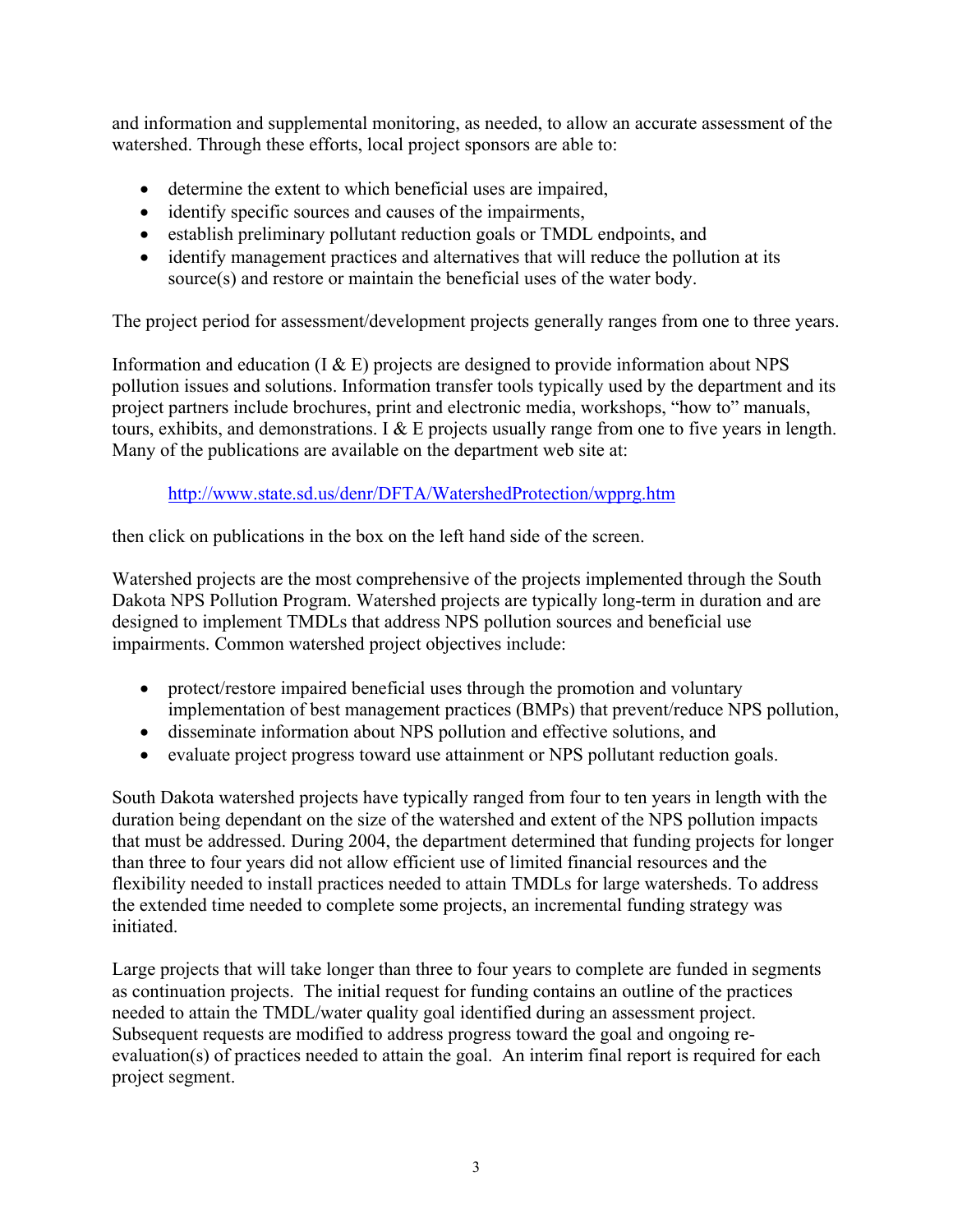Implementation of the South Dakota NPS Pollution Management Program is guided by the South Dakota NPS Management Plan.

### **NPS Management Plan**

EPA approved South Dakota's revised NPS Management Plan during March 2000. The revised plan:

- addresses the nine mandated elements required to access Section 319 incremental funds,
- expands activities included in previous editions of the plan, and
- continues to achieve improved water quality through voluntary actions developed in partnership with the landowners and managers.

The primary tools selected to accomplish the tasks outlined in the plan include:

- technical and financial assistance delivered through program staff and project partnerships, and
- a comprehensive information and education effort.

The management plan is available upon request or by visiting:

www.state.sd.us/denr/watershed.

The water quality assessment and implementation strategy outlined in the management plan has been amended to address the development and implementation of TMDLs. The department established a goal of:

Develop 11 TMDLs and implement five work plans each year to achieve the TMDLs for all of the state's impaired waters over a 13 year period.

Waterbodies assessed are selected from those on the 303(d) list of impaired waterbodies. Activities included in implementation project workplans are selected to attain the TMDLs developed as part of the assessment process.

As indicated previously, the 303(d) and 305(b) reports were combined into an integrated report during 2004. The integrated report was developed using recent monitoring and assessment data. The revised 303(d) list includes 96 streams or stream segments and 68 lakes which need assessments and TMDLs to address impairments resulting from nonpoint source pollution.

To date, EPA has approved forty-six nonpoint source TMDLs developed by DENR. During FY 2004:

- seven TMDLs were approved by EPA,
- an additional six TMDLs were completed and sent for public comment during FY 2004 however they were not returned before the end of the year, and
- twenty stream segments or lakes were de-listed as a result of new data showing full support.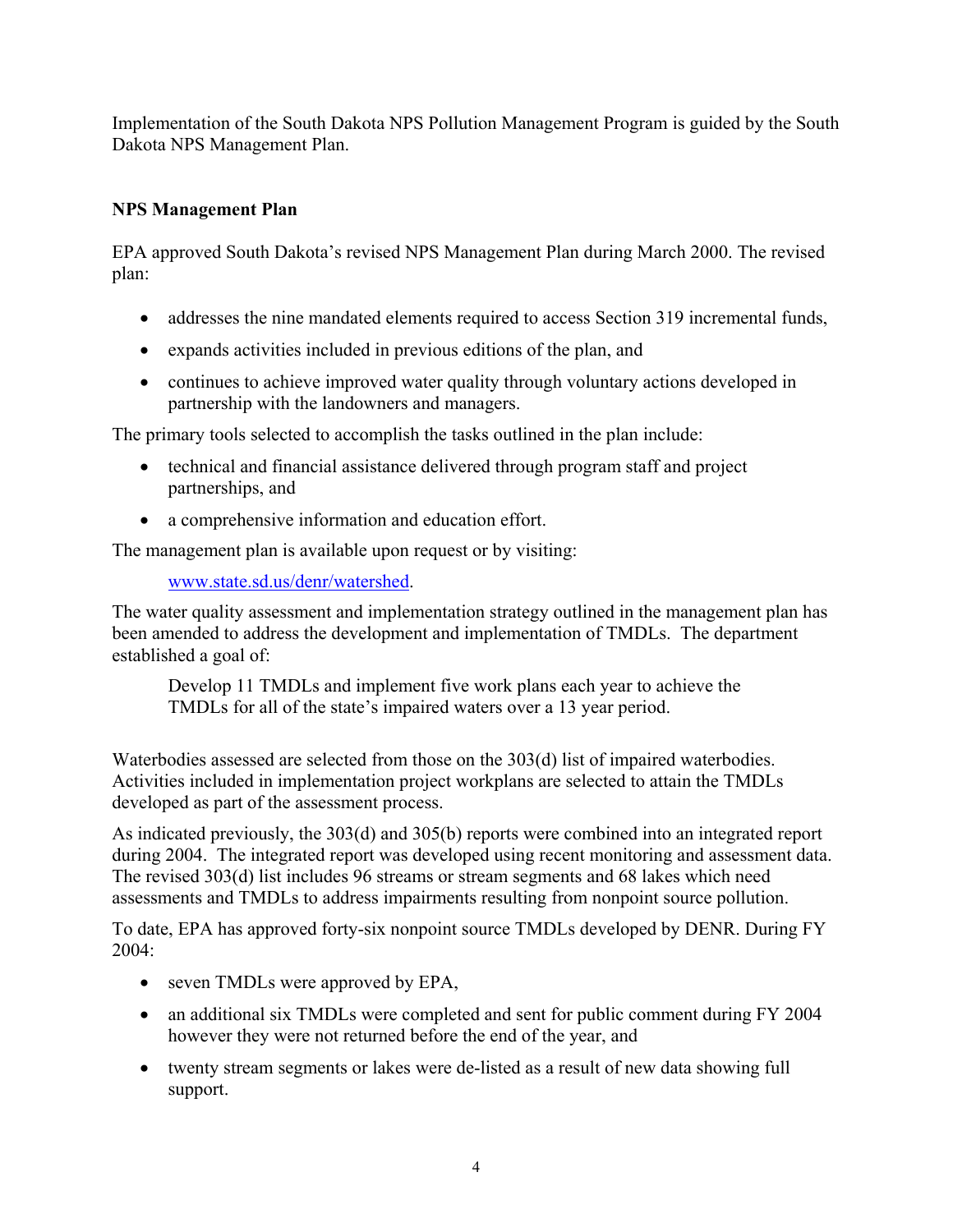Progress in implementing the management plan is essentially on schedule:

- TMDL assessments have been completed for 38 waterbodies,
- tasks 3-6 and 12-16 were superceded by the 303(d) / TMDL priority approach,
- task 11, sorting and ranking streams based on ecoregions, has been suspended to redirect limited staff resources TMDL related priorities,
- task 28, post-project assessments, is also behind schedule because of limited resources and TMDL related priorities, and
- all other tasks are on schedule, have been completed or, in some cases, exceeded planned outputs.

# **319 Grant**

The South Dakota Department of Environment and Natural Resources' FY 2004 Section 319 Grant award from EPA consisted of \$2,170,100 in program base funding and \$1,638,600 in incremental funds. The \$3,808,700 total award was allocated as follows:

- Staff & Support \$680,000 and
- 319 Projects  $$3,128,700$  (\$1,638,600 incremental and \$1,490,100 base).

An additional \$255,000 from the department's FY 2003 319 base grant that had not been awarded by the end of FY 2003 was also available for project grants during FY 2004.

Projects selected for and awarded funding during FY 2004 are shown in the table below.

| <b>FY Grant /Project</b>                          | <b>Project Grant (\$)</b> |             |              |
|---------------------------------------------------|---------------------------|-------------|--------------|
|                                                   | <b>Base</b>               | Incremental | <b>Total</b> |
| <b>FY 2003</b>                                    |                           |             |              |
| Implementation                                    |                           |             |              |
| Precision Manure Management to Improve WQ         | 255,000                   |             | 255,000      |
| <b>FY 2004</b>                                    |                           |             |              |
| <b>Assessment</b>                                 |                           |             |              |
| Vermillion River Basin                            | 338,400                   |             | 338,400      |
| <b>Upper Snake Creek</b>                          |                           | 12,000      | 12,000       |
| Implementation                                    |                           |             |              |
| <b>Upper Snake Creek</b>                          |                           | 738,000     | 738,000      |
| Lake Herman/Madison/ Brant Watershed <sup>1</sup> |                           | 180,744     | 180,744      |
| <b>Belle Fourche Watershed</b>                    |                           | 189,000     | 189,000      |
| Animal Nutrient Management Assistance Team        | 596,632                   |             | 596,632      |
| SD NPS Information and Education Partnership      | 200,000                   |             | 200,000      |
| Total                                             | 1,390,032                 | 1,119,744   | 2,509,776    |

|  |  | FY 2004 Project Awards Using Unobligated FY 2003 and FY 2004 Section 319 Funds |  |  |  |  |
|--|--|--------------------------------------------------------------------------------|--|--|--|--|
|  |  |                                                                                |  |  |  |  |

1 Project was awarded \$263,256 in FY 2003 Grant Funds during FY 2004.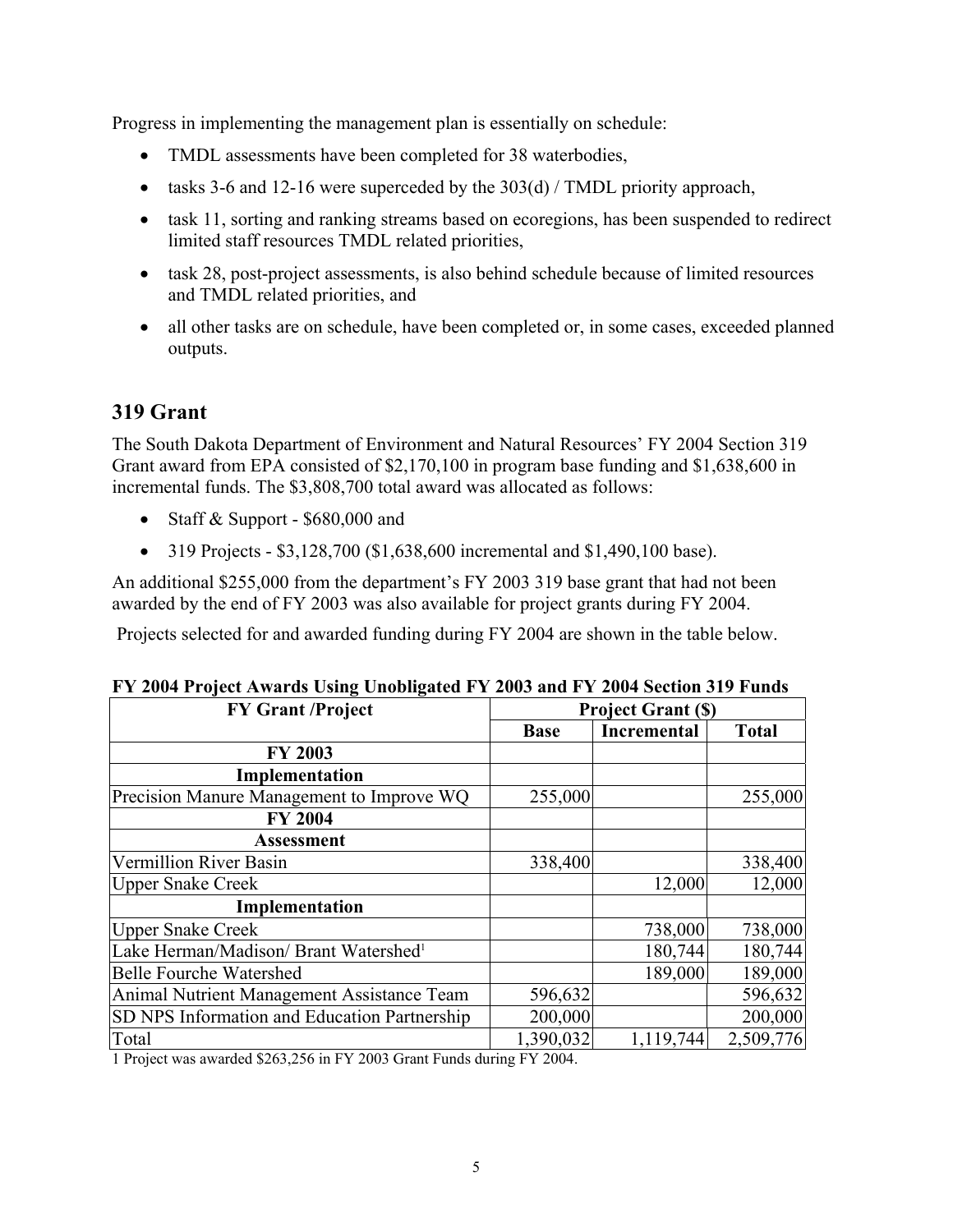The following projects were selected for funding during FY 2004 using FY 2004 grant funds but were not under contract with the local sponsor at the end of the federal fiscal year.

| TTOJECIS SEIECIEU IUI TUNUME USINE TT ZUVT TUNUS DUI IAUI UNUEI CONITACI SEPIEMBEI JU |                           |             |              |  |  |
|---------------------------------------------------------------------------------------|---------------------------|-------------|--------------|--|--|
| <b>FY Grant /Project</b>                                                              | <b>Project Grant (\$)</b> |             |              |  |  |
|                                                                                       | <b>Base</b>               | Incremental | <b>Total</b> |  |  |
| Evaluating Vegetated Treatment Areas                                                  | 260,300                   |             | 260,300      |  |  |
| Evaluating Phosphorus Loss on a Watershed Scale                                       | 56,268                    | 16,332      | 72,600       |  |  |
| Upper Big Sioux Watershed Project <sup>1</sup>                                        |                           | 502,524     | 502,524      |  |  |
| Total                                                                                 | 316,568                   | 518,856     | 835,424      |  |  |

# **Projects Selected for Funding Using FY 2004 Funds But Not Under Contract September 30**

1 Project also will receive reversionary funds totaling \$67,476.00 (FY 96 Grant - \$23,927.09; FY 98 Grant - \$27,700.37; FY 99 Grant - \$2,692.87; FDY 2002 Grant - \$13,155.67).

### **Active 319 Projects**

Section 319 projects funded by previous grant awards that were open during the FY 2004 reporting period are listed by river basin in the table that follows.

| <b>River Basin</b>         | Project                                        |
|----------------------------|------------------------------------------------|
| <b>Bad River</b>           | <b>Bad River National Watershed Monitoring</b> |
|                            | <b>Bad River Phase III</b>                     |
| <b>Belle Fourche River</b> | <b>Belle Fourche River Assessment</b>          |
| <b>Big Sioux River</b>     | <b>Bachelor Creek Implementation</b>           |
|                            | <b>Blue Dog Lake Assessment</b>                |
|                            | Clear Lake Implementation                      |
|                            | Central Big Sioux TMDL                         |
|                            | Enemy Swim Lake Implementation                 |
|                            | Lake Norden/Lake Albert Assessment             |
|                            | Lake Poinsett Watershed                        |
|                            | Lakes Cochrane/Oliver Watershed Improvements   |
|                            | Lakes Herman/Madison/Brant Implementation      |
|                            | North Central Big Sioux /Oakwood Lake TMDL     |
|                            | <b>Upper Big Sioux River Implementation</b>    |
|                            | <b>Wall Lake Post Assessment</b>               |
| <b>Cheyenne River</b>      | Lower Rapid Creek TMDL                         |
|                            | Rapid City Storm Water                         |
| <b>Grand River</b>         | None                                           |
| <b>James River</b>         | Amsden Dam Assessment                          |
|                            | Elm Lake Implementation                        |
|                            | Firesteel Creek/Lake Mitchell Implementation   |
|                            | Lake Hanson/Pierre Creek Implementation        |
|                            | Lakes Cottonwood and Louis Implementation      |
|                            | Lake Faulkton Implementation                   |
|                            | Lakes Rosehill and Jones Implementation        |

**Open NPS Projects Funded by Previous Section 319 Grant Awards**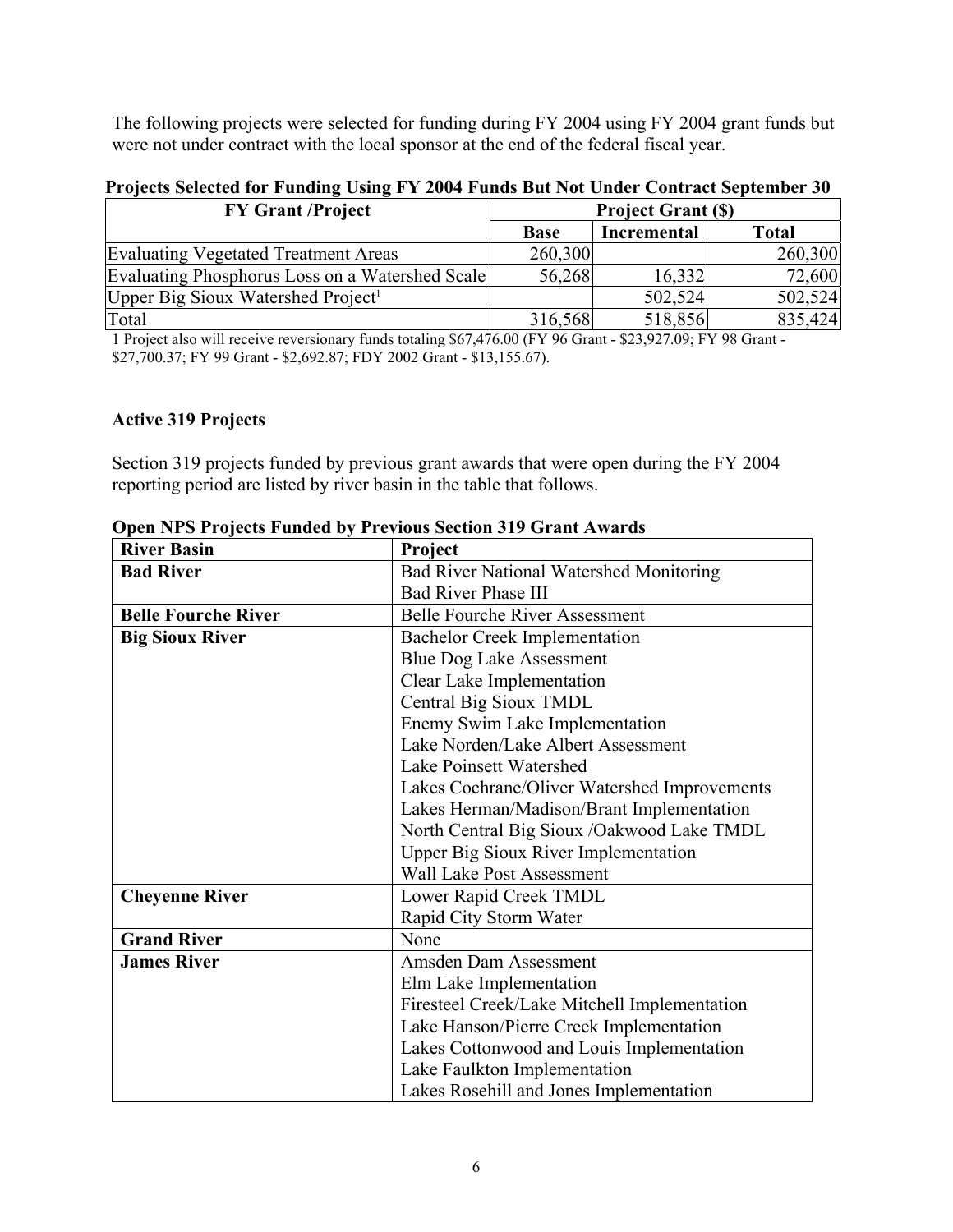|                                      | <b>Richmond Lake Assessment</b>                   |
|--------------------------------------|---------------------------------------------------|
|                                      | Twin Lakes/Wilmarth Lake Assessment               |
| <b>Minnesota River</b>               | Big Stone Lake/Little Minnesota                   |
|                                      | Cochrane & Oliver Lakes Implementation            |
| <b>Missouri River</b>                | <b>Burke Lake Assessment</b>                      |
|                                      | Okobojo Creek Watershed Assessment                |
|                                      | <b>South Central Lakes Assessment</b>             |
| <b>Red River</b>                     | <b>Lake Traverse Watershed Assessment</b>         |
| <b>Vermillion River</b>              | Kingsbury County Lakes Assessment                 |
| <b>White River</b>                   | Little White River TMDL                           |
|                                      | White River Phase I                               |
| <b>Statewide / Regional Projects</b> | Animal Waste Team IV                              |
|                                      | Buffer Planning & Technical Assistance            |
|                                      | <b>Grassland Management Technical Assistance</b>  |
|                                      | Manure Management BMPs Base on Soil Phosphorus    |
|                                      | Nonpoint Source Information and Education 1998    |
|                                      | Terry Redlin Institute Wetlands Education Project |
|                                      | 303(d) Watershed Planning and Assistance Project  |
|                                      | <b>Wetlands Education Project</b>                 |

### **Completed 319 Projects**

Completed Section 319 funded projects are listed by river basin in the table that follows. Unless otherwise indicated (\*), a final report for each project has been filed with EPA, entered on GRTS, and is available from the South Dakota State Library. Several of the reports are also available by visiting:

http://www.state.sd.us/denr/DFTA/WatershedProtection/wpprg.htm

| <b>River Basin</b>         | Project                                           |
|----------------------------|---------------------------------------------------|
| <b>Bad River</b>           | <b>Bad River Phase II</b>                         |
|                            | Hayes and Waggoner Lakes TMDL                     |
|                            | <b>Upper Bad River Demonstration</b>              |
| <b>Belle Fourche River</b> | Bear Butte Creek Riparian Demonstration           |
| <b>Big Sioux River</b>     | <b>Bachelor Creek Assessment</b>                  |
|                            | Big Sioux Well Head Protection                    |
|                            | <b>Blue Dog Lake Assessment</b>                   |
|                            | Lake Campbell Watershed Restoration               |
|                            | Lake Kampeska Watershed                           |
|                            | <b>Pickerel Lake Protection</b>                   |
|                            | Upper Big Sioux River Watershed I & II            |
|                            | Wall Lake                                         |
| <b>Cheyenne River</b>      | Foster Creek Riparian Demonstration - Stanley Co. |
|                            | <b>Piedmont Valley Assessment</b>                 |
|                            | Rapid City Storm Water                            |
| <b>Grand River</b>         | Shadehill Lake Protection Staffing & Support      |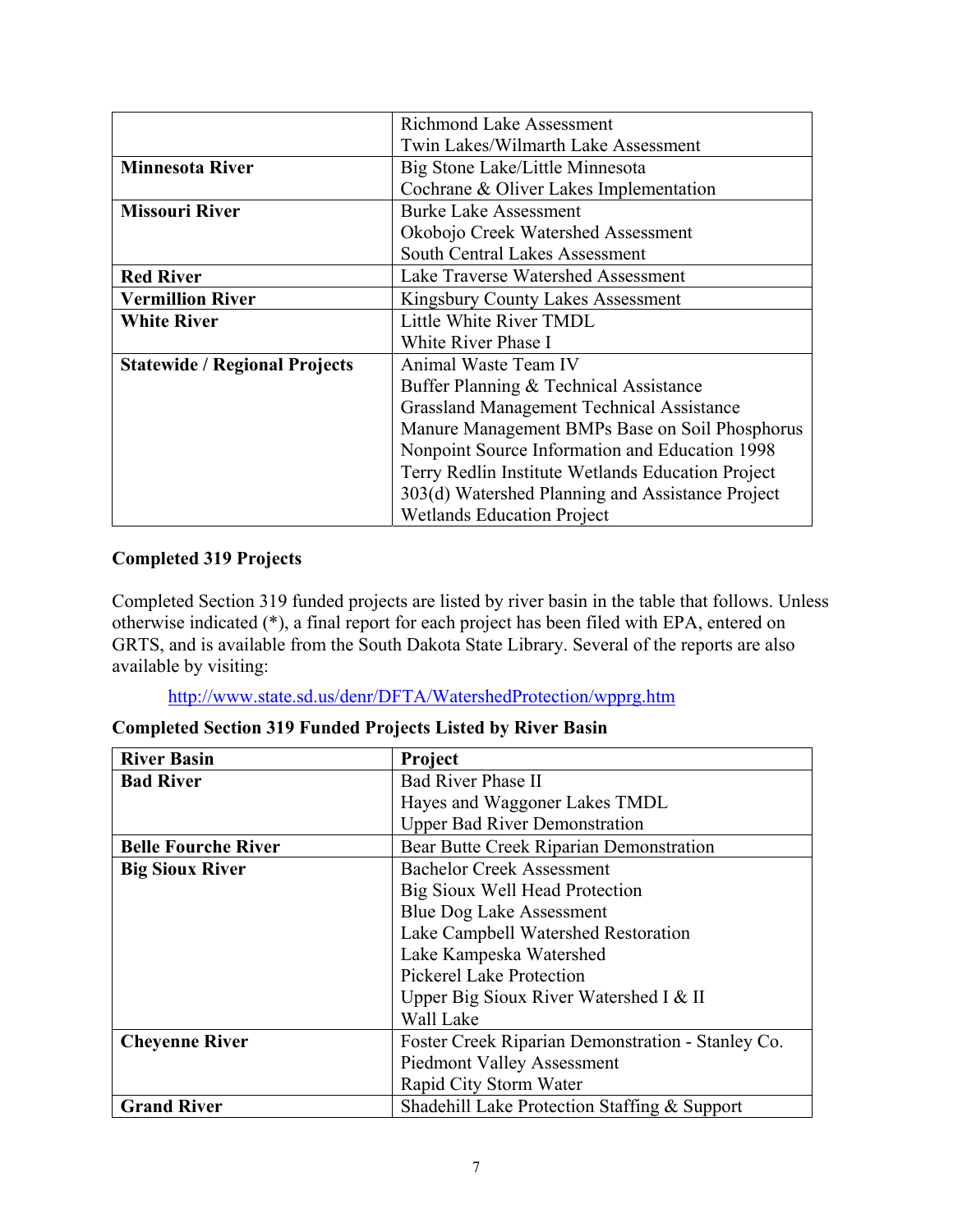| <b>James River</b>                   | Lake Byron Watershed                               |
|--------------------------------------|----------------------------------------------------|
|                                      | Clear Lake Assessment - Marshall Co.               |
|                                      | Cottonwood & Louise TMDL                           |
|                                      | Loyalton and Cresbard Lakes TMDL                   |
|                                      | Foster Creek Riparian Demonstration - Beadle Co.   |
|                                      | Jones & Rosehill Lakes TMDL                        |
|                                      | Lake Mitchell Watershed Assessment                 |
|                                      | Lake Redfield Restoration                          |
|                                      | Mina Lake Water Quality Assessment                 |
|                                      | Moccasin Creek TMDL*                               |
|                                      | Ravine Lake Watershed                              |
|                                      | <b>Richmond Lake Watershed</b>                     |
|                                      | White Lake Dam TMDL*                               |
| <b>Minnesota River</b>               | <b>Big Stone Lake</b>                              |
|                                      | <b>Big Stone Lake Restoration II</b>               |
|                                      | Cochrane & Oliver TMDL                             |
|                                      | Lake Cochrane Protection                           |
|                                      | Lake Hendricks Watershed                           |
|                                      | Medicine Creek Assessment*                         |
| <b>Missouri River</b>                | Burke Lake Assessment*                             |
|                                      | <b>Burke Lake Restoration</b>                      |
|                                      | South Central Lakes Watershed Assessment           |
| <b>Vermillion River</b>              | <b>Swan Lake Restoration</b>                       |
| <b>White River</b>                   | None                                               |
| <b>Statewide / Regional Projects</b> | <b>Abandoned Well Sealing</b>                      |
|                                      | Animal Waste Management I                          |
|                                      | Animal Waste Management II                         |
|                                      | <b>Animal Nutrient Management III</b>              |
|                                      | Animal Waste Team (Buffer salesmen)*               |
|                                      | <b>Bootstraps</b>                                  |
|                                      | <b>Coordinated Resource Management I</b>           |
|                                      | Coordinated Resource Management II                 |
|                                      | East River Area Riparian Demonstration             |
|                                      | East River Riparian Demonstration II               |
|                                      | East River Riparian Grazing I                      |
|                                      | Ground Water Monitoring Network                    |
|                                      | Nitrogen & Pesticides in Ground Water              |
|                                      |                                                    |
|                                      | Nonpoint Source Information & Education 1989       |
|                                      | Nonpoint Source Information & Education 1994       |
|                                      | Nonpoint Source Information & Education 1996       |
|                                      | Rainfall Simulator                                 |
|                                      | Riparian Grazing Workshop                          |
|                                      | South Dakota Association of Conservation Districts |
|                                      | South Dakota Lake Protection                       |

\*Final Report/TMDL in draft form/review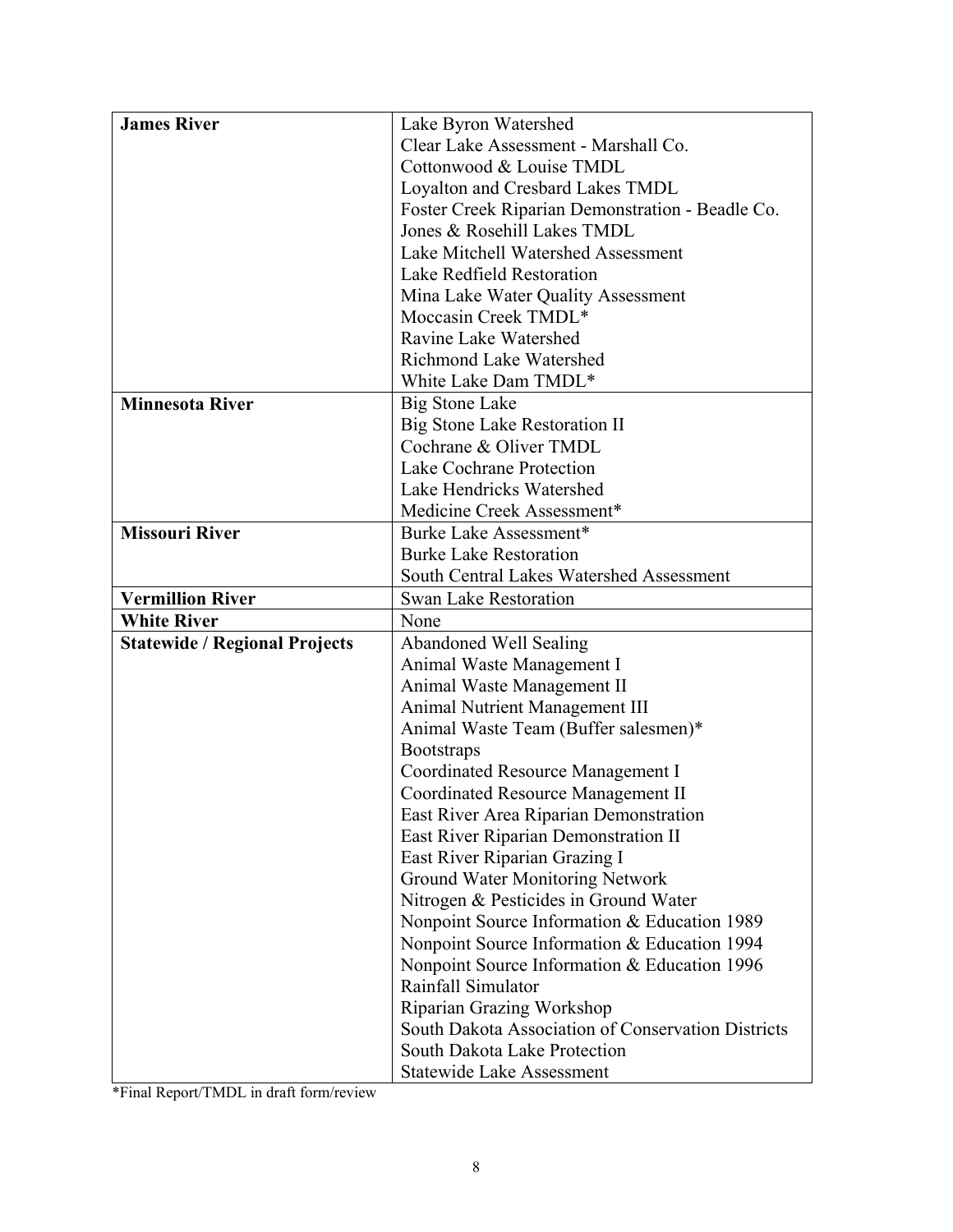### **604(b) Grant**

Several 604(b) funded projects were completed or terminated during 2004. Projects completed include the:

- Digitize Soils Maps for South Dakota Project
- Wylie Pond/Moccasin Creek Watershed TMDL Project, and
- Turkey Ridge Creek Watershed Assessment Project.

TMDLs have been or are being prepared using data from the Wylie Pond/ Moccasin Creek and the Turkey Ridge Creek projects.

The Custer State Park project was terminated due to inability of the contractor in completing their obligations. DENR will use in-house staff or other consultants to complete the Custer State Park Lakes assessment reports.

Several of the projects funded by the FY2002 604(b) grant are still in progress. Therefore, the remaining grant funds will be rolled over into the FY2005 grant to allow completion of these projects.

### **604(b) Projects Initiated**

The FY2005 604 (b) grant was approved placing the \$100,000 FFY2004 allocation under agreement. The workplan includes the Lewis and Clark Watershed Assessment Project and funds to cover personnel costs associated with program administration and assistance with TMDL development. These efforts included developing grant applications, project workplans, and contracts; providing project oversight; attending meetings; and processing vouchers.

| FI ZUUT UUTIDI GIAHLAWAI U                   |                    |  |
|----------------------------------------------|--------------------|--|
| <b>PROJECT</b>                               | <b>BUDGET</b> (\$) |  |
| Lewis and Clark Watershed Assessment Project | 80,000             |  |
| Program Administration                       | 20,000             |  |
| Total                                        | 100,000            |  |

# **FY 2004 604(b) Grant Award**

### **Active 604(b) Projects**

The following 604(b) projects were active during this reporting period:

### **Active 604(b) Projects Funded by Previous Grant Awards**

| <b>PROJECT</b>                                           | <b>GRANT AWARD (\$)</b> |
|----------------------------------------------------------|-------------------------|
| Whitewood Creek Bacterial Source Tracking                | 31,500                  |
| Spring Creek Bacterial Source Tracking                   | 15,000                  |
| Bacterial Source Typing: Sample Preparation and Analysis | 28,237                  |
| Lower Big Sioux TMDL Assessment                          | 160,000                 |
| Water Quality Database Management Support                | 20,000                  |
| Program Administration                                   | 35,140                  |
| Total                                                    | 289,877                 |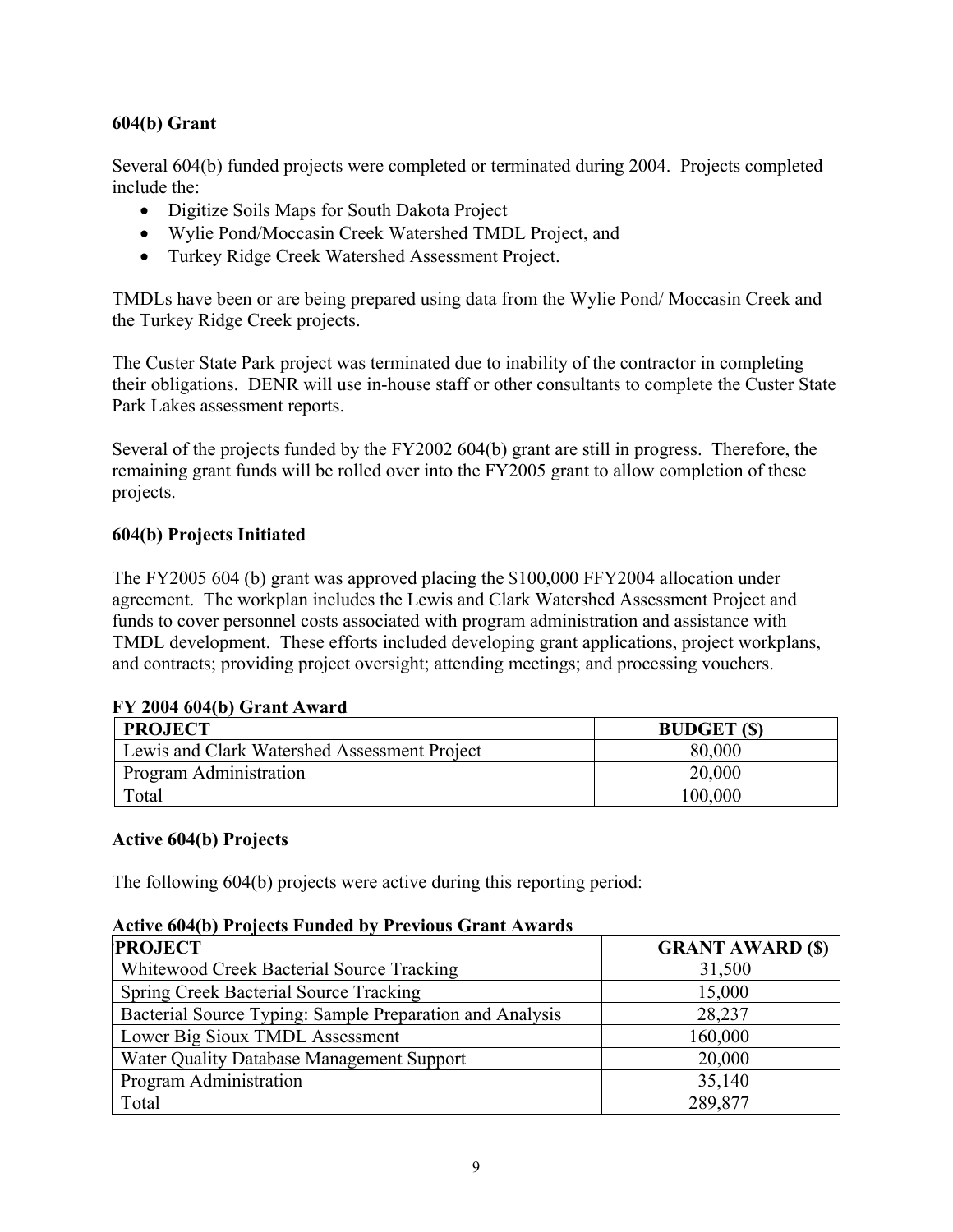# **Closed 604(b) Projects**

The following 604(b) projects have been completed and are closed:

| Completed ov+(v) 1 rojects       |                                                          |
|----------------------------------|----------------------------------------------------------|
| <b>Bad River Basin</b>           | <b>Bad River Phase IA</b>                                |
|                                  | <b>Bad River Phase IB</b>                                |
| <b>Belle Fourche River Basin</b> | Streambank Erosion Assessment-Upper Whitewood Creek      |
|                                  | Whitewood Creek Streambank Assessment Project            |
|                                  | Whitewood Creek Watershed Project Planning               |
| <b>Big Sioux River Basin</b>     | <b>Big Sioux Aquifer Protection Project</b>              |
|                                  | Big Sioux Aquifer Study                                  |
|                                  | Big Sioux River Bank Stabilization Demonstration Project |
|                                  | Big Sioux River Riparian Assessment (Moody/Minnehaha)    |
|                                  | Pelican Lake Control Structure Feasibility               |
|                                  | Lake Alvin/Nine Mile Creek TMDL                          |
|                                  | Lakes Herman, Madison, Brandt Project Planning           |
|                                  | Lake Poinsett Project Planning and Design                |
|                                  | <b>Upper Big Sioux Watershed AGNPS</b>                   |
| <b>Cheyenne River Basin</b>      | Develop NPS BMPs Western Pennington Co. Drainage Dist.   |
|                                  | Galena Fire Project                                      |
|                                  | Rapid Creek and Aquifer Assessment Project               |
|                                  | Rapid Creek NPS Assessment Project                       |
|                                  | Rapid Creek Stormwater Impact Prioritization             |
|                                  | Custer State Parks Lakes Assess. Report Preparation      |
| <b>Grand River Basin</b>         | <b>Grand River Watershed TMDL</b>                        |
| <b>James River Basin</b>         | <b>Broadland Creek Watershed Study</b>                   |
|                                  | Firesteel Creek/Lake Mitchell WQ Needs Assessment -      |
|                                  | <b>Landowner Survey</b>                                  |
|                                  | Lake Faulkton Assessment Project                         |
|                                  | Lake Louise Water Quality Monitoring                     |
|                                  | Mina Lake Water Quality Project                          |
|                                  | Ravine Lake Diagnostic/Feasibility Study                 |
|                                  | Turtle Creek/Lake Redfield Landowner Survey              |
|                                  | Wylie Pond/ Moccasin Creek Watershed TMDL                |
| <b>Minnesota River Basin</b>     | Blue Dog Lake/Enemy Swim Septic Leachate Survey          |
|                                  | Lake Cochrane/Oliver TMDL                                |
|                                  | Fish Lake Water Level and Quality Study                  |
|                                  | Lake Hendricks Restoration Assessment                    |
|                                  | Lake Traverse/Little Minnesota River Land Inventory      |
| <b>Missouri River Basin</b>      | Burke Lake Diagnostic/Feasibility Study                  |
|                                  | Lake Andes Watershed Treatment Project                   |
|                                  | Platte Lake Planning                                     |
|                                  | Randall RC&D Implementation Planning                     |
| <b>Moreau River Basin</b>        | None                                                     |
| <b>Niobrara River Basin</b>      | None                                                     |
|                                  |                                                          |

**Completed 604(b) Projects**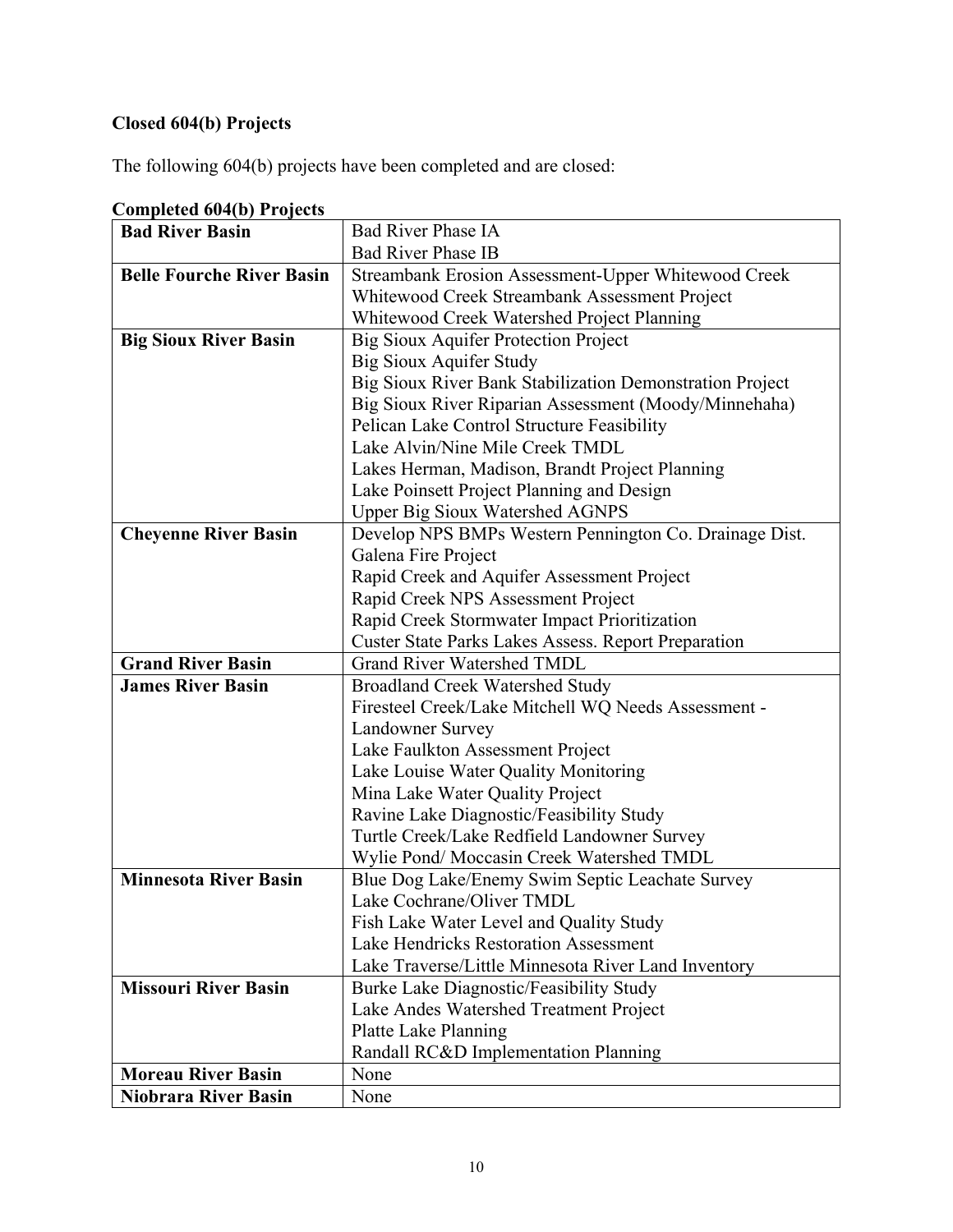| <b>Red River Basin</b>        | None                                                        |
|-------------------------------|-------------------------------------------------------------|
| <b>Vermillion River Basin</b> | Vermillion River Basin Watershed Planning                   |
|                               | West Yankton Sanitary Sewer Survey                          |
|                               | Turkey Ridge Creek Watershed Assessment Project             |
| <b>White River Basin</b>      | <b>White River Preservation Project</b>                     |
|                               | White River Watershed Data Collection Project               |
| <b>Statewide</b>              | <b>Chemical Containment</b>                                 |
|                               | Demonstrate Slash Pile Use Control Erosion on Fragile Soils |
|                               | <b>Detention Cell Demonstration Project</b>                 |
|                               | Digitize Soils Maps for South Dakota                        |
|                               | East River Riparian Demonstration Project                   |
|                               | <b>Forestry BMP Pamphlet</b>                                |
|                               | Groundwater Protection Project                              |
|                               | Livestock Waste Management Handbook                         |
|                               | Local WQ Planning Through Hydrologic Unit Planning          |
|                               | Pesticide and Fertilizer Groundwater Study                  |
|                               | Pesticide and Nitrogen Program                              |
|                               | Riparian Area Forestry Project                              |
|                               | <b>Stockgrowers Speaker</b>                                 |
|                               | Water Quality Study of SD Glacial Lakes and Wetlands        |
|                               | Wetland Assessment for the Nonpoint Source Program          |
|                               | North Central RC&D HU Implementation                        |

# **Section 106 Grant**

The Water Resources Assistance Program provided financial assistance to 14 projects using FY 2003 Section 106 grant funds. Nine of the projects initiated or increased support for lakes, watershed, and TMDL assessments. Five provided additional tools or information the department and its partners needed to more effectively develop, implement, and evaluate TMDLs. Projects supported totally or in part by 106 Grant funds are listed in the following table.

| Project                                          | <b>Grant Award</b> |
|--------------------------------------------------|--------------------|
| 2002 - 2004 Statewide Lakes Assessment           | \$48,160.00        |
| Digital Line Graphs                              | \$65,000.00        |
| Digitized SD Soils Survey                        | \$1 50,000.00      |
| Fish Lake/Lake Alice Assessment                  | \$5,414.23         |
| <b>Gauging Stations</b>                          | \$334,937.00       |
| Lake Hanson Assessment Project                   | \$10,848.54        |
| Lewis and Clark Initial Watershed Assessment     | \$273,500.00       |
| <b>Remote Sensing</b>                            | \$92,000.00        |
| School/Bullhead Lake Assessment                  | \$82,820.00        |
| <b>Spring Creek Watershed Assessment</b>         | \$79,762.23        |
| <b>Statistics Training Course</b>                | \$23,500.00        |
| <b>Upper Cheyenne River Watershed Assessment</b> | \$262,000.00       |

### **106 Grant Project Awards**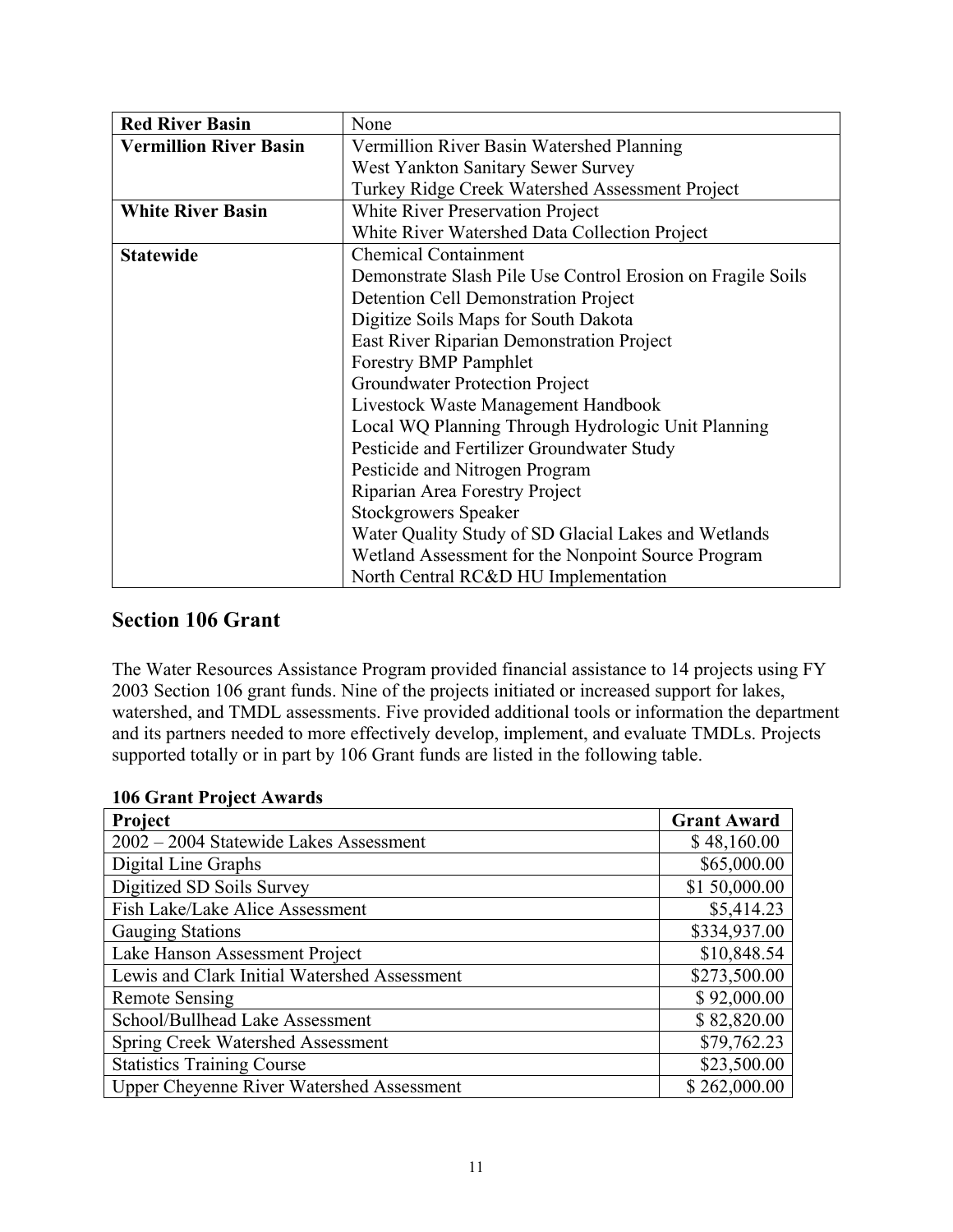| <b>Upper Rapid Creek Watershed Assessment</b> | \$5,318.26   |
|-----------------------------------------------|--------------|
| <b>Center Lake Report Writing</b>             | \$20,000.00  |
| Total                                         | \$866,440.26 |

### **EPA Consolidated Funding Process Grants Program**

DENR encourages local stakeholders to apply for EPA Consolidated Funding Process grants. The program is promoted at SD NPS Task Force meetings, by personal contact with groups who have inquired about potential sources of financial assistance and on the Watershed Protection web page.

Currently three DENR NPS project partnerships are being partially supported with financial assistance provided through the Region 8 Consolidated Funding Process:

- Lower Big Sioux River TMDL Project,
- SD Volunteer Water Quality Monitoring Program, and
- Terry Redlin Freshwater Institute Education program.

The Lower Big Sioux TMDL Project was awarded \$300,000 from the 104(b) (3) TMDL Program Funding pool (\$100,000 FY 2001 and \$200,000 FY 2002) to support an assessment of the Lower Big Sioux River watershed in partnership with the State of Iowa. Each state is responsible for funding and completing assessment activities in the segment of the watershed located in their respective state with South Dakota also monitoring the main channel. Iowa received a similar grant from USEPA Region 7 for the project. The project workplan extends through FY2004.

The South Dakota Lakes and Streams Association was awarded \$15,000 from the FY 2003 Regional Geographic Information (RGI) pool to complete a project designed to increase participation in South Dakota Volunteer Monitoring Program related activities. The association was previously awarded a \$10,000 RGI Grant for stream monitoring in the Black Hills region of the state. See the Information and Education Section of this report for information about the volunteer monitoring network.

The Terry Redlin Freshwater Institute was awarded \$25,000 from the FY 2004 Wetlands Funding pool. The grant provides additional funds for activities funded by a \$30,000 319 grant awarded through DENR during FY 2004.

# **Grants Reporting and Tracking System**

South Dakota enters information about 319(h) funded projects into the EPA Grants Reporting and Tracking System (GRTS) database. The database contains detailed information about project funding, goals, and tasks. The department entered project evaluations for existing projects and mandated data for new projects funded during the year.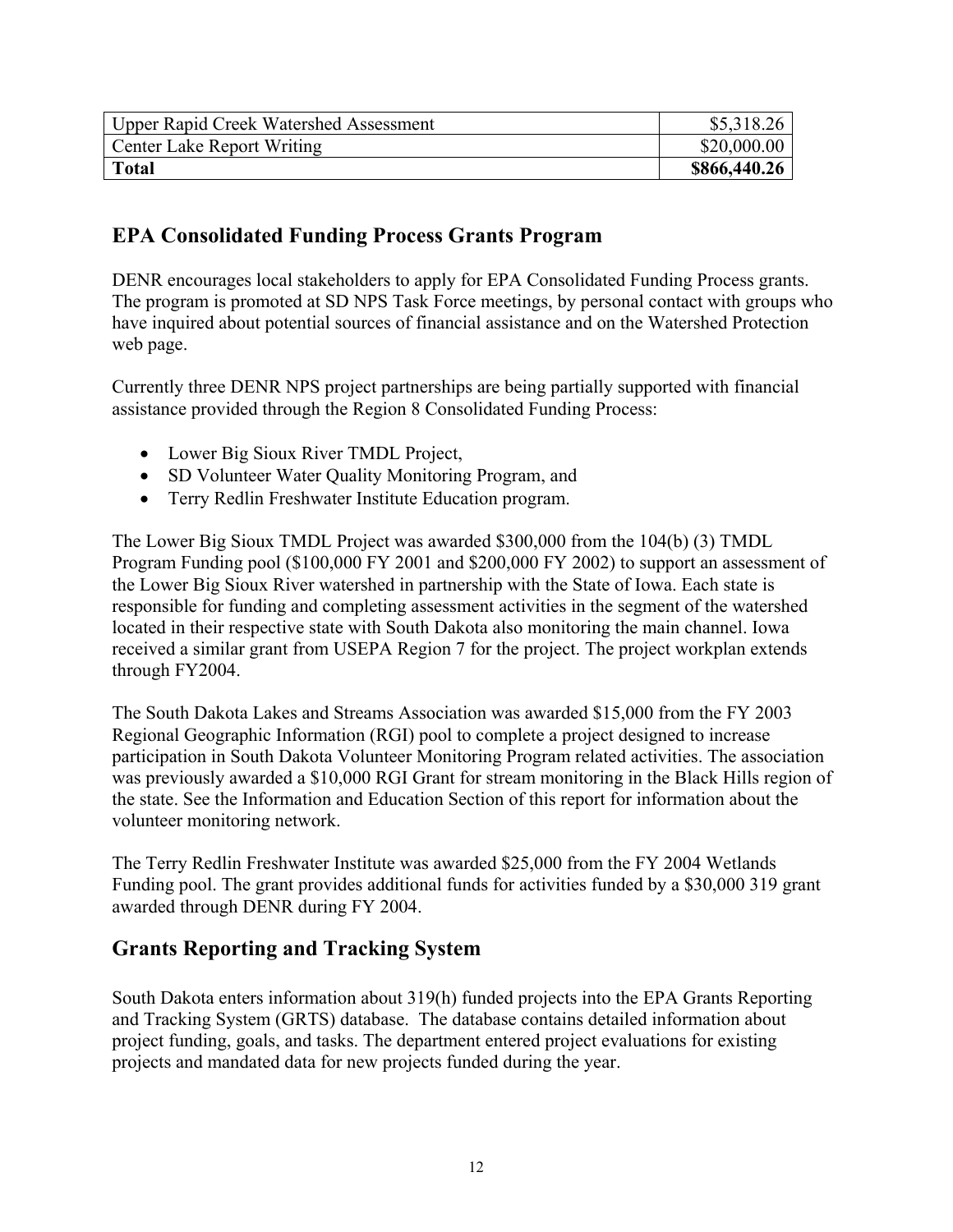Project evaluation reports are entered twice each year. Mid-year evaluations, covering project activities from October 1 – March 31, are entered during May and June; Annual, year-end reports, during November and December. The reports contain:

- summaries of project activities completed during the reporting period,
- cumulative summaries of accomplishments from the initiation of the project,
- a comparison of accomplishments relative to workplan milestones.

### DENR is:

- current with mandated element and evaluation report requirements,
- reviewing entries for completed projects to determine final report entry status, and
- working with EPA to finalize the procedures for nutrient and sediment load reductions such as: delineation of watersheds (based on TMDL and appropriate reduction methodology).

To improve proficiency in meeting reporting requirements, the program staff person assigned responsibility for GRTS:

- received continued support from EPA Region VIII staff,
- presented training to South Dakota project coordinators and department staff at the 2004 "South Dakota NPS Coordinator's Training Workshop,"
- participated in development of the evaluation, project implementation plan (PIP) mandated elements form revision
- worked with EPA headquarters staff to modify the watershed reach index procedure used to better facilitate entry of load reduction data for North and South Dakota.
- worked with EPA Regional and headquarters staff to modify the BMP practice list used for GRTS reporting to more accurately report the activities being funded through 319 program in South Dakota, and
- continued to work with EPA Region VIII staff on procedures to report the continuation (year-to-year project) money.

# **Staff & Support**

During the reporting period, the Watershed Protection Program was authorized 15.5 full time equivalents. Included in the number were twelve environmental scientists, two natural resources engineer, a secretary and a half time office administrator. One of the natural resources engineer positions was vacant during one-fourth of the year. Visit the Watershed Protection web page for contact information and areas of program responsibility:

http://www.state.sd.us/denr/DFTA/WatershedProtection/staff.htm

Program staff has ready access to the services of other Division of Financial and Technical Assistance and department media program staff as needed to carry out the mission of the Watershed Protection Program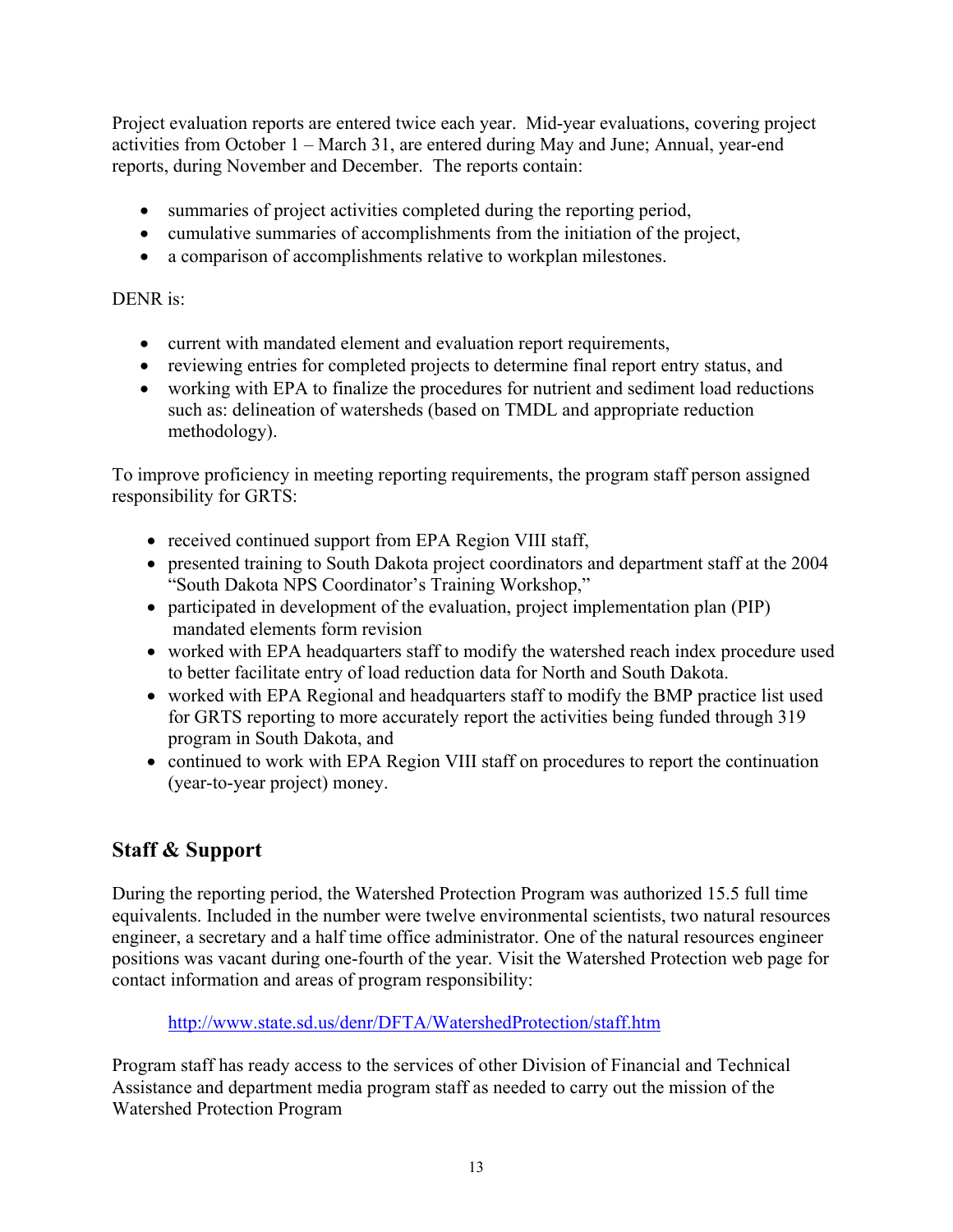Watershed Protection Program staffing plan goals are:

- provide sufficient administrative and financial support for the watershed/nonpoint source pollution control program to create and maintain functional, well-managed projects, and sustain an effective statewide program,
- develop and conduct watershed and site-specific assessments in priority areas for the preparation and implementation of TMDLs,
- provide sufficient technical support for the watershed/nonpoint source pollution control program to create and maintain effective projects using state-of-the-art science and engineering,
- provide staff to implement the information and education work plan and activities, and provide general information and education support to the program and project sponsors, and
- facilitate partnering and coordination among agencies and project sponsors in the development and implementation of nonpoint source pollution control projects.

Detailed information about the goals is available in the program staff & support work plan.

During this reporting period, the program staff maintained close working relationships with several stakeholder groups and agencies. Staff routinely attended meetings of the SD Association of Conservation Districts Board of Directors, SD Board of Water and Natural Resources, SD Conservation Commission, USDA NRCS SD Technical Committee, SD Nonpoint Source Task Force and local conservation districts that were sponsors of or were considering sponsoring nonpoint source control projects. Staff also met periodically with agency staff from the US Army Corps of Engineers, Natural Resources Conservation Service, US Forest Service, Environmental Protection Agency, US Bureau of Reclamation, SD Department of Game, Fish and Parks, SD Department of Agriculture, and many other state agencies, local governmental units, universities, agricultural producer groups, and industry and environmental interest organizations.

Program staff provided funded projects with technical assistance and project oversight through onsite and electronic means during FY 2004. They also assisted prospective project partners with preparation of project proposals and implementation plans. See previous sections of this report for projects assisted/developed. In administering the projects developed/assisted, program staff:

- initiated 18 contracts obligating \$3,236,300.66 and processed 300 payment requests totaling \$2,936680.99 in federal funds from all sources, and
- awarded \$291,180.00 state funds to 7 projects and processed 73 payment requests totaling \$333,396.77 in state funds.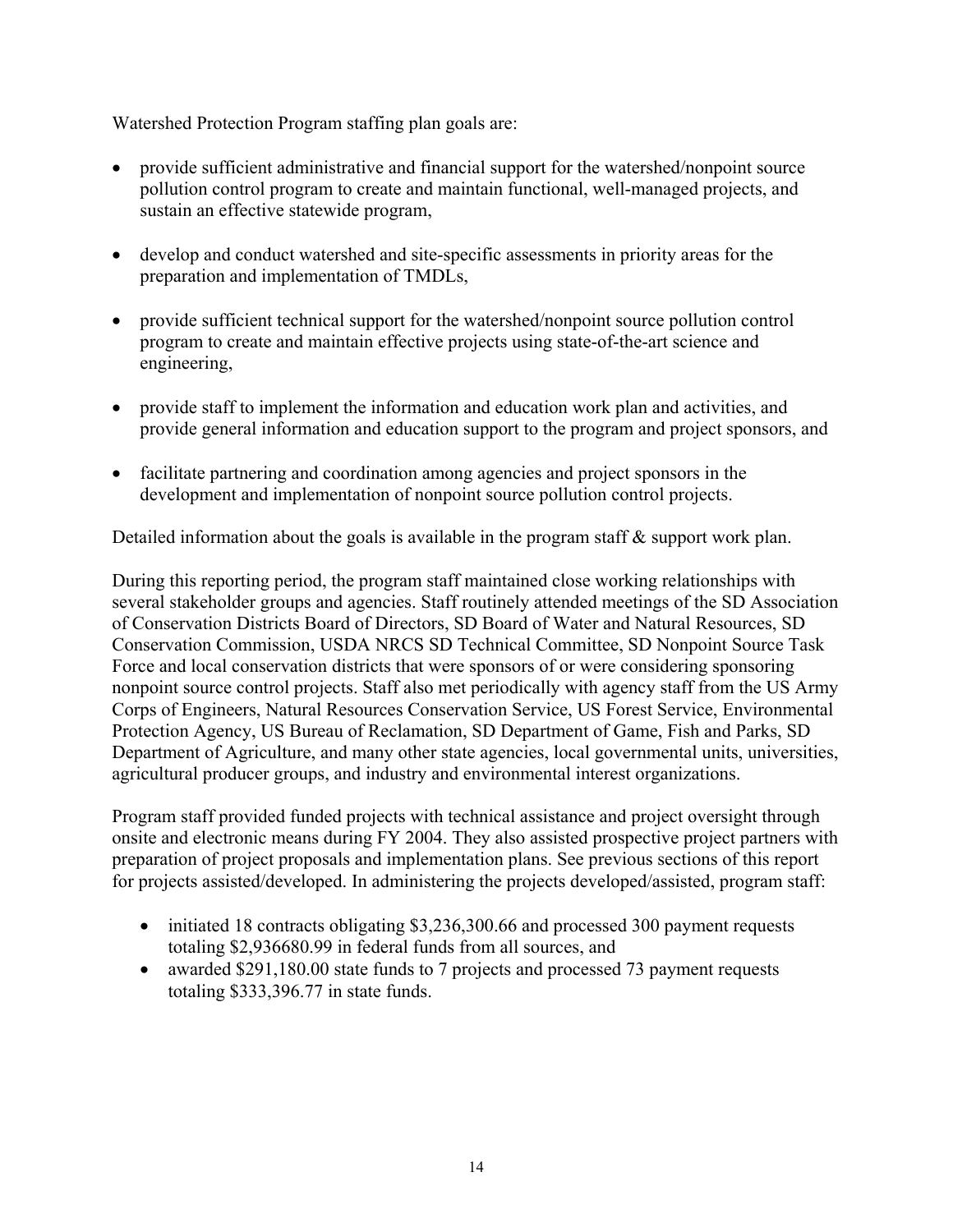# **Training**

Training was provided for department program staff, local watershed implementation and assessment project staff, stakeholder groups, and volunteer water quality monitors. The training provided for each group is described below.

### Watershed Implementation and Assessment Project Staff

Two types of training are provided for local project personnel:

- 1. onsite and
- 2. workshops

At the beginning of each project, NPS staff provides onsite project management training for the coordinator and other staff hired by the project sponsor. Topics covered typically include:

- review of the project implementation plan,
- record keeping,
- financial management,
- match documentation,
- reporting requirements,
- EPA and DENR NPS Program guidance and policies, and
- how to access financial and technical assistance from other project partners.

Additional onsite training is provided as needed throughout the duration of the project.

Additional specialized training is provided to project staff involved with monitoring and assessment activities. The training includes:

- water quality sample and data collection to include a review of quality assurance procedures, and
- Annualized Agricultural Nonpoint Source Pollution Model (AnnAGNPS) data collection and use.

In depth project management and water quality monitoring training was provide to 29 local project coordinators and technicians from 21 different projects; 5 agency project partner representatives, and 13 DENR program staff members who attended the 2004 SD Project Coordinator's Workshop. The workshop agenda included sessions on the topics listed below:

- Grant/project administration
	- 1. Financial management payment requests, match documentation
	- 2. Reporting requirements GRTS, MBE/WBE, final reports
	- 3. Workplan amendments
	- 4. Bid requirements
	- 5. Landowner agreements/Form 1099
	- 6. Threatened and endangered species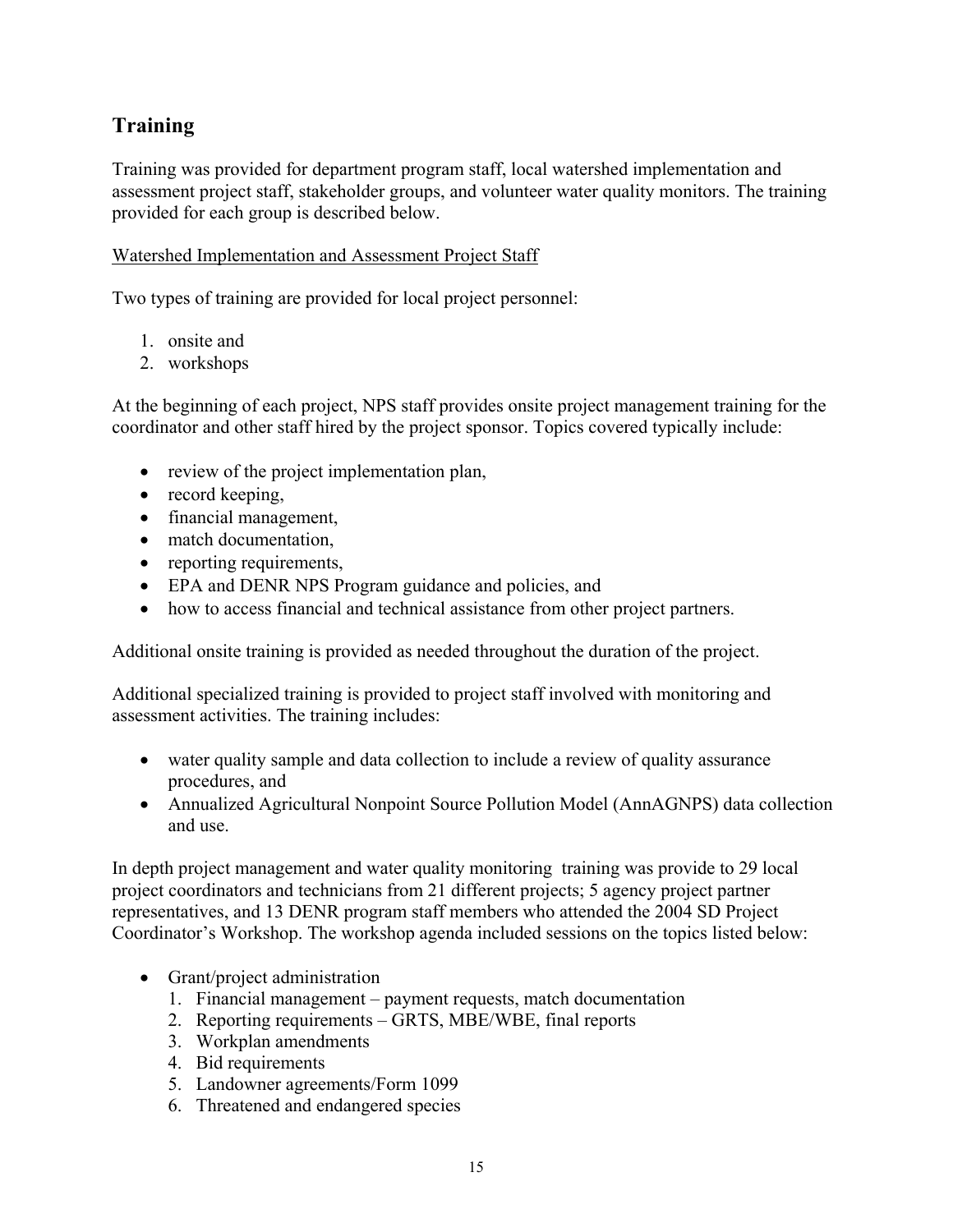- Financial and Technical Assistance
	- 1. Grassland Planning and Management Project
	- 2. 303(d) Watershed Planning and Assistance Project
	- 3. Animal Nutrient Management Team
	- 4. Buffer Planning and Assistance Project
	- 5. SD DENR Consolidated Grants, storm water, 401/404 Permits
	- 6. SD Department of Ag Soil and Water Conservation Grants, CAFO Design
	- 7. SD Department Game Fish and Parks
	- 8. NRCS
- Water Quality Monitoring
	- 1. Volunteer Monitoring Program
	- 2. Water quality sampling

Each workshop attendee was provided with a workshop notebook and a copy of the *South Dakota Watershed Project Funding and Technical Assistance Guide*.

Workshop evaluations returned by approximately one-half of the attendees gave the event an overall rating of 7.72 on a 10 point scale with ten being excellent

#### Stakeholder Groups

Training opportunities were provided at three workshops/conferences through partnership with stakeholder groups.

1. Forest BMP Workshop

Two one day forest BMP training workshops were sponsored through a partnership with the department's Pollution Prevention Program, the SD Black Hills Forest Resource Association and timber industry. A combined total of two approximately 150 forestry, logging, road construction, and hydrologists from private industry and governmental agencies attended the workshops. Each workshop included four hours of classroom and four hours of field training in BMP selection and implementation. The materials provided at the workshop included the revised SD Forestry BMP Manual. Following the workshops, seven BMP implementation audits were conducted on recent timber sale sites to evaluate BMP selection, placement and effectiveness. See "Forest Service" in the Financial and Technical Assistance section of this report for additional information about the workshops and audits.

2. Erosion and Sediment Control Conference

A two day conference was held to provide engineers and designers, contractors, and agency Personnel with information about:

- developing erosion and sediment control plans and
- BMPs selection and installation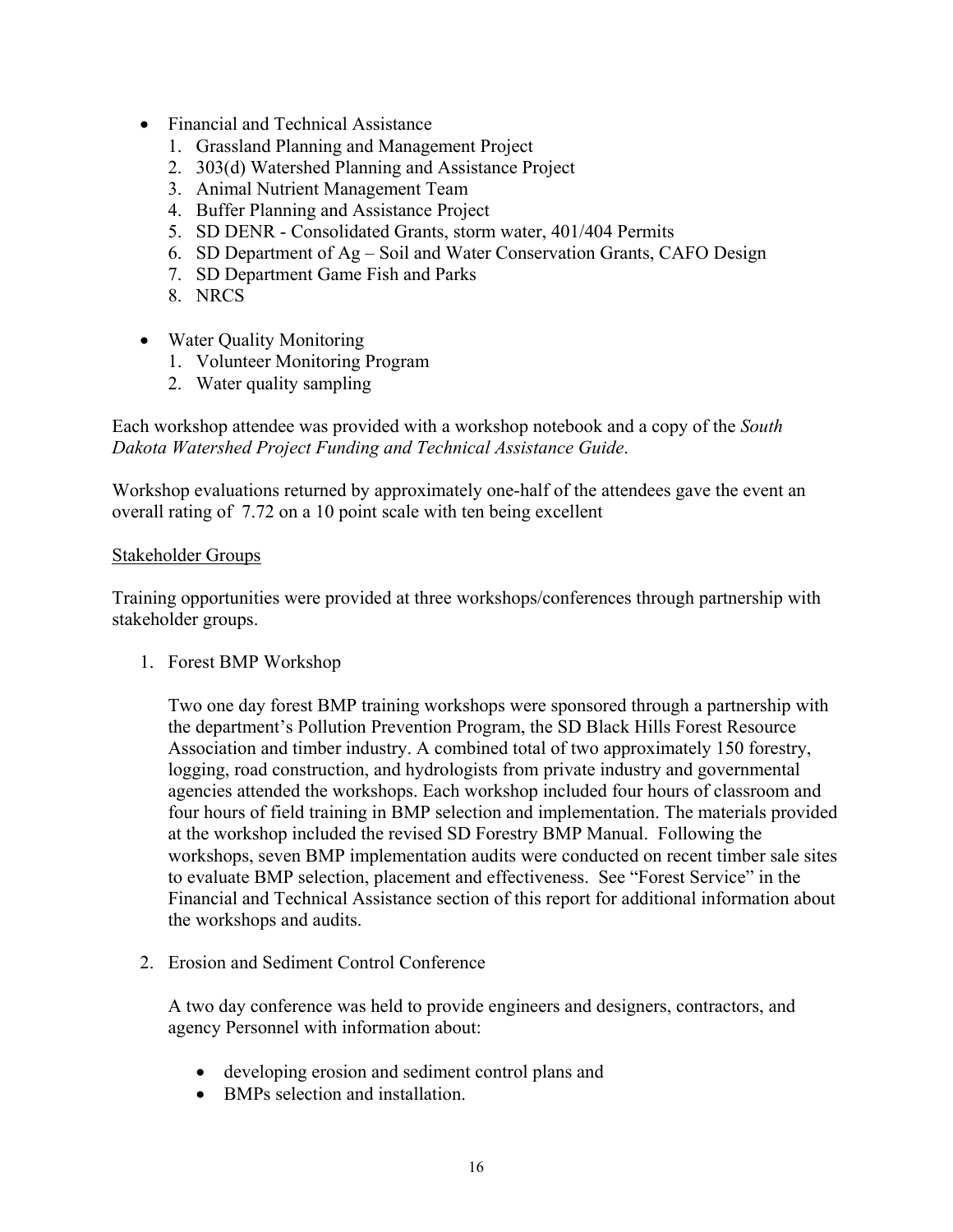The conference was cosponsored with the SD Department of Transportation, SD Division of the Federal Highway Administration, SD Chapter of the Soil and Water Conservation Society, and Associated General Contractors of SD.

The conference was attended by 330 state and federal agency, municipal, county, industry, and tribal erosion and sediment control professionals. The comment sheets returned by attendees gave the conference an overall excellent rating.

### 3. Getting in Step: Developing and Implementing Effective Outreach Campaigns

The one day workshop was cosponsored in partnership with EPA and the SD Association of Conservation Districts to provided the department's project partners with additional public outreach program tools and skills. Trainer for the workshop was Charlie McPherson, Director Watershed Services, Tetra Tech.

The workshop was attended by 85 conservation district, watershed project, environmental organization; county, area, state and federal agency; and tribal employees. Each of the attendees was provided with a Getting in Step notebook and video. Evaluations returned by 52 of the attendees gave the workshop a rating of 4.1 on a five point scale indicating the event meet the expectation of those attending.

### Training Opportunities Provided By Watershed Projects

In addition to the training opportunities provided with direct involvement by the department, training is provided by 319 implementation project sponsors. Examples of training opportunities provided are listed below.

1. Volunteer Water Quality Monitors

Water quality sample collection training is provided for volunteer water quality monitors through a partnership with the South Dakota Volunteer Water Quality Monitoring Network managed by the South Dakota Association of Lakes and Streams with support from DENR. The organizations web site contains additional information about the 2004 volunteer monitoring program.

### http://www.sdlakesandstreams.com/citizen\_monitoring\_program.htm

During FY 2005 responsibility of the program will shift to the East Dakota Water Development District.

2. Managed Grazing Workshop

The South Dakota Grassland Coalition in partnership with South Dakota State University and NRCS sponsored the Second Annual South Dakota Grazing Workshop using funds from the Grassland Management and Planning grant. The two day plus a portion of a third day workshop includes both classroom and field exercises designed to acquaint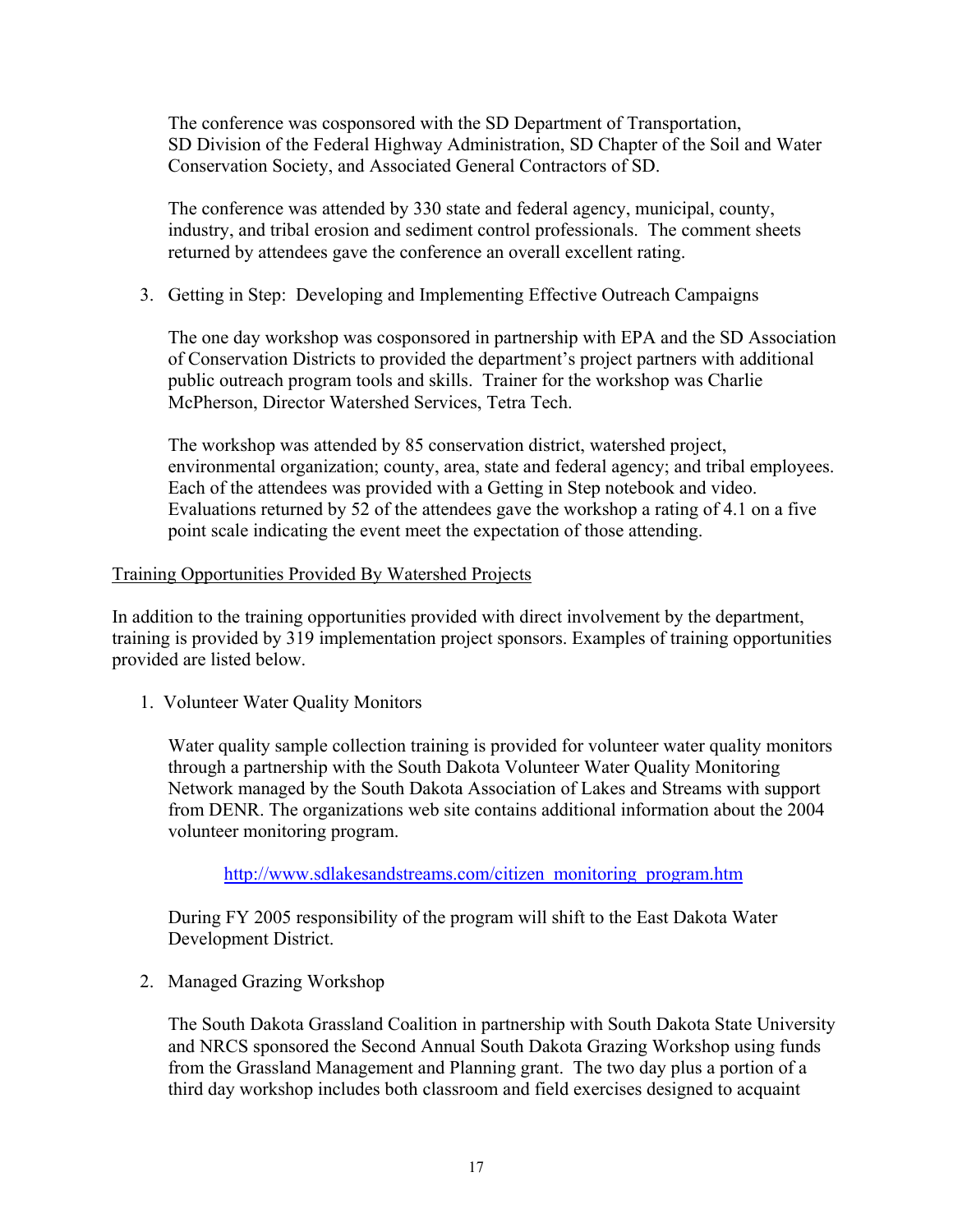ranchers and resource mangers with the principles needed to establish and manage a managed grazing system. Attendance is limited to 30 participants each year with no more than 10 of the number being from agencies.

The Coalition also sponsors a series of instructional field days at the managed grazing system demonstration sites funded by the Grassland Management and Planning grant. Information gained from field monitoring of the sites is summarized on the project web site located at:

http://www.sdconservation.org/grassland/managing/gmd/index.html

3. Streambank Restoration/Stabilization Workshop

The Lake Poinsett Watershed Project sponsored a one day streambank restoration/ stabilization workshop in cooperation with NRCS. During the workshop, local, and agency personnel learned the how to use vegetation to restore/stabilize streambanks.

### Department Program Staff

Several program staff persons received specialized training during the FY 2004 to provide additional skill for determining load reductions and preparing TMDLs. Training provided included:

- Universal Soil Loss Equation (RUSLE II) training to increase capabilities to determine load reductions achieved from BMPs implemented. The training was provided by NRCS.
- environmental statistics course to provide additional tools for use in preparing TMDLs and development of the integrated report was provided by an environmental consultant team. Costs associated with the training were paid from the 106 Grant. Twenty-six department and agency project partner staff persons attended the training.

# **Project Guidance & Oversight**

DENR staff works closely with project sponsors during all phases of project development, implementation and evaluation. Project management assistance is provided using a combination of onsite visits, verbal and written communications, and publications.

Program project officers are encouraged to complete at least two onsite visits to each assigned project each year. The primary publication used is the notebook provided to each coordinator at the 2004 Project coordinator's workshop described in the training section of this report. A copy of the notebook was provided to department's assigned EPA Region 8 project officer*.*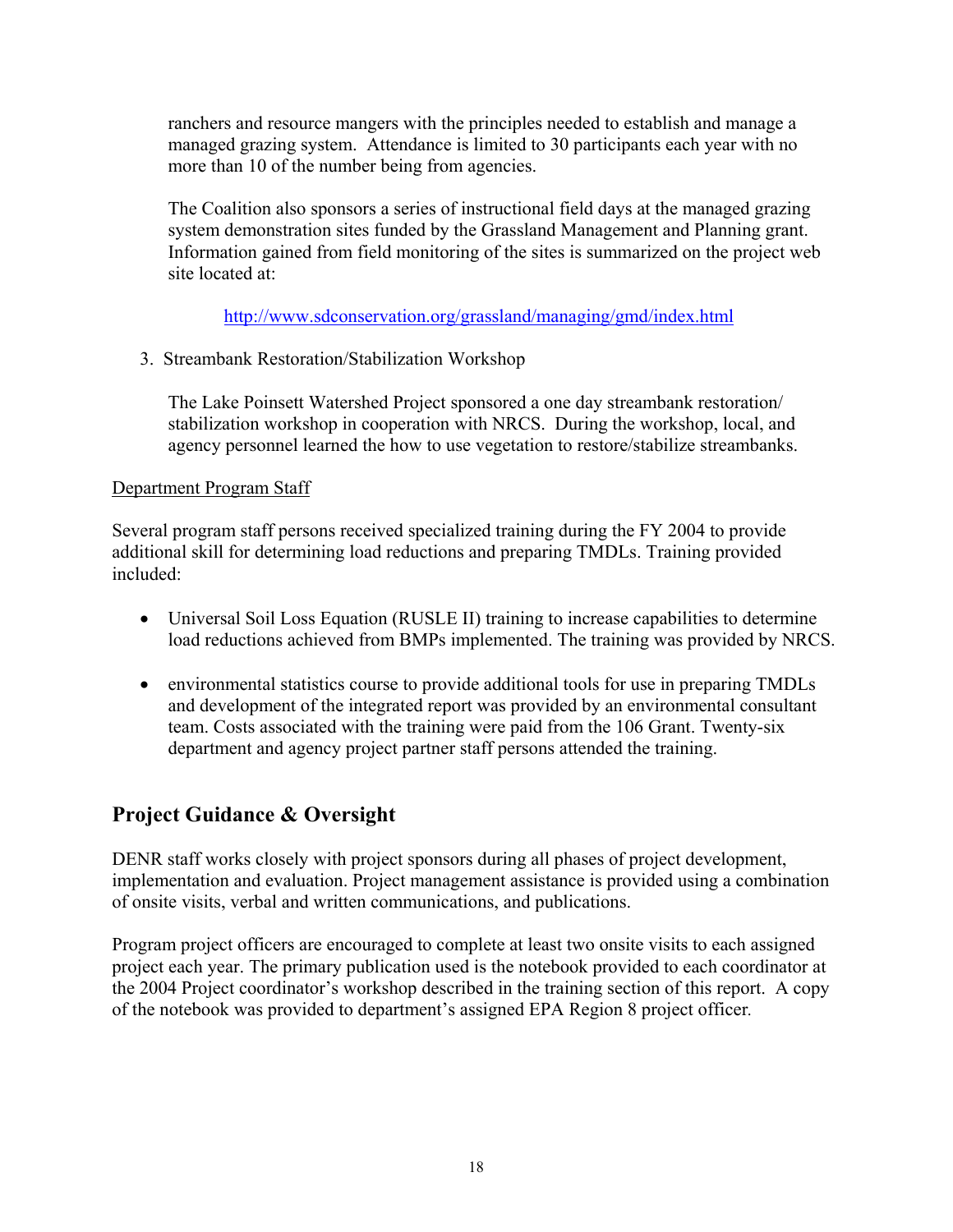The program initiated an annual in-depth review of all implementation projects to determine:

- project status relative to workplan milestones,
- load reduction estimates achieved from BMPs implemented, and
- progress toward attaining the project goal.

Information used in the review is provided by the local project coordinator through the project annual report and the project officer's knowledge of the project based on onsite visits and periodic communications.

The information gained from the review is used by program staff to assist project sponsors with the development of workplan revisions that maybe needed to facilitate attaining the project goal.

The assigned EPA Region 8 program officer and DENR staff visited selected projects jointly during this reporting period. During FY 2004, joint project visits were made to the:

- Lake Herman/Madison/Brant Watershed Project
- Bachelor Creek Implementation Project
- Manure Management BMPs Based on Soil Phosphorus Project
- Precision Manure Management to Improve Water Quality Project

During the project visits, project progress and records were reviewed and sites where BMPs have been implemented visited.

The 319 Program was also included in the EPA-State Water Program Midyear review

To further improve DENR and project management capabilities and track progress toward attaining project goals, development of a project tracking system was initiated during 2004. The program is designed to track both financial and BMP implementation aspects of assessment and implementation projects. It is expected that the data management aspect of the program will:

- provide a better means of tracking project progress and finances both locally and by DENR and
- improve the quality of annual reports submitted by project coordinators.

The program will be introduced to project coordinators at the FY 2005 SD Watershed Project Coordinator's workshop planned for February 2005.

# **Information and Education**

The South Dakota NPS Information and Education (I& E) Program has been operational for nearly 13 years. Until recently, the program was, with minor changes, implemented through the Water Resources Assistance Program and relied primarily on community based partnerships to deliver NPS information and education opportunities to the state's residents. This approach resulted in an outreach and information transfer mechanism that: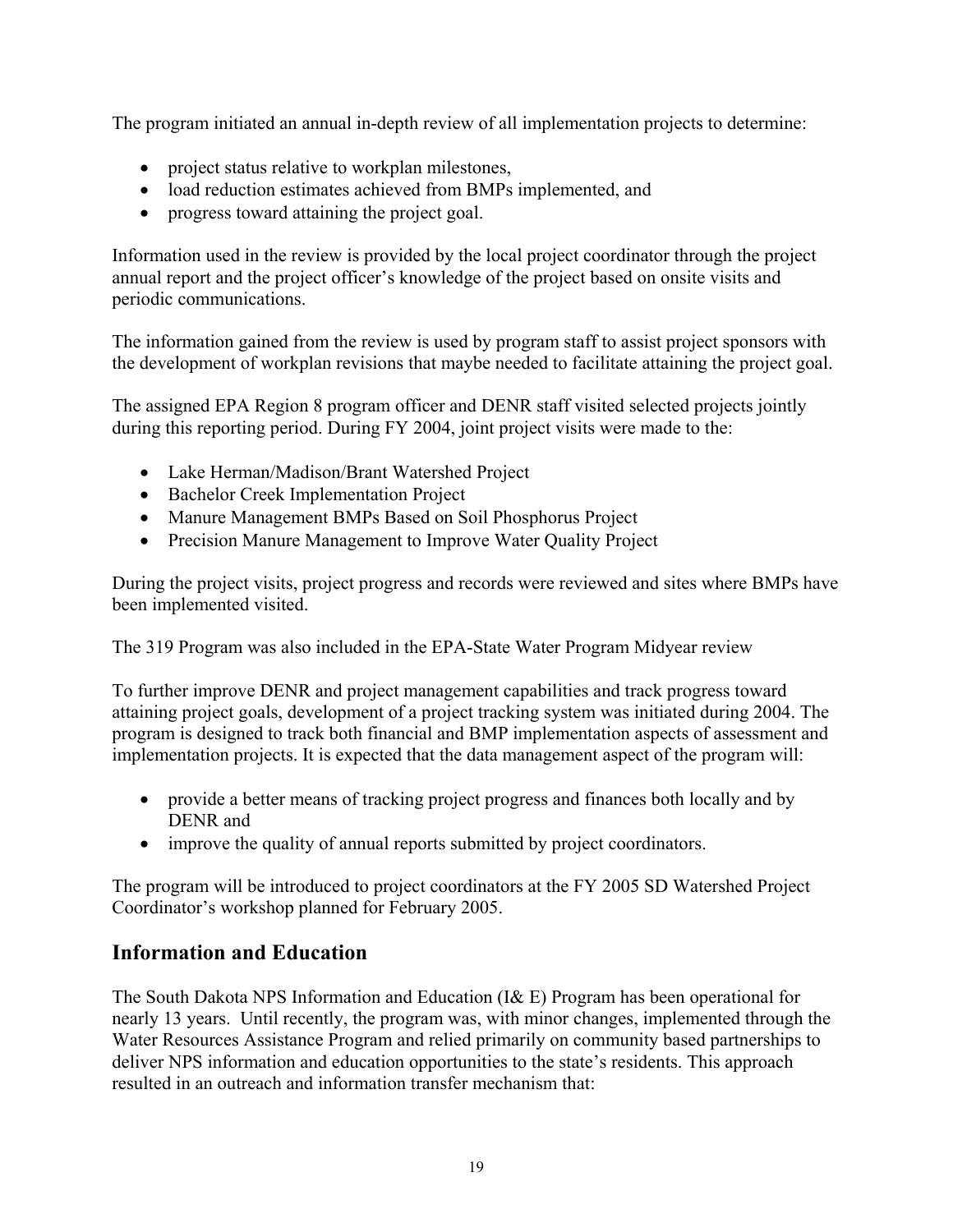- is consistent with the Clean Water Action Plan,
- addresses priorities identified in the South Dakota EPA Performance Partnership Agreement,
- enjoys broad-based support from agricultural and environmental groups and governmental agencies,
- is holistic,
- is sustainable.

The DENR NPS Information and Education Program is implemented through the department's Water Resources Assistance Program.

Activities selected for completion through the I  $&$  E program are:

- based on local, state, and national priorities;
- chosen to complement actions being completed by other resource management groups and agencies;
- designed to effectively reach an identified target audience; and
- part of a statewide NPS I  $& E$  Strategy adopted by the South Dakota Nonpoint Source Task Force.

The NPS priority areas addressed by the strategy are:

- animal feeding operations (AFO/CAFO),
- nutrient management, and
- TMDLs

Activities supported through partnerships using funds from the departments Information and Education Grant and direct planning and completion assistance include (also see Training Section, page 15):

### Erosion and Sediment Control Conference

Assistance was provided for planning and holding what is planned to be an annual Erosion and Sediment Control Conference. The two day conference was held during March 2004 in Pierre, South Dakota. The conference agenda included opportunities for attendees to interact and transfer information about highway construction erosion and sediment control. Project partners included DENR's Surface Water Program, Federal Highway Administration, SD Department of Transportation, SD Association General Contractors, and SD Soil and Water Conservation Society. The conference was attended by 330 transportation, construction industry, and local, state, federal and tribal resource managers. Post conference evaluations returned by attendees rated the conference as excellent.

### Getting in Step: Developing and Implementing Effective Outreach Campaigns

Outreach program training using the *Getting in Step: Developing and Implementing Effective Outreach Campaigns materials* developed by EPA was held during September 2004 through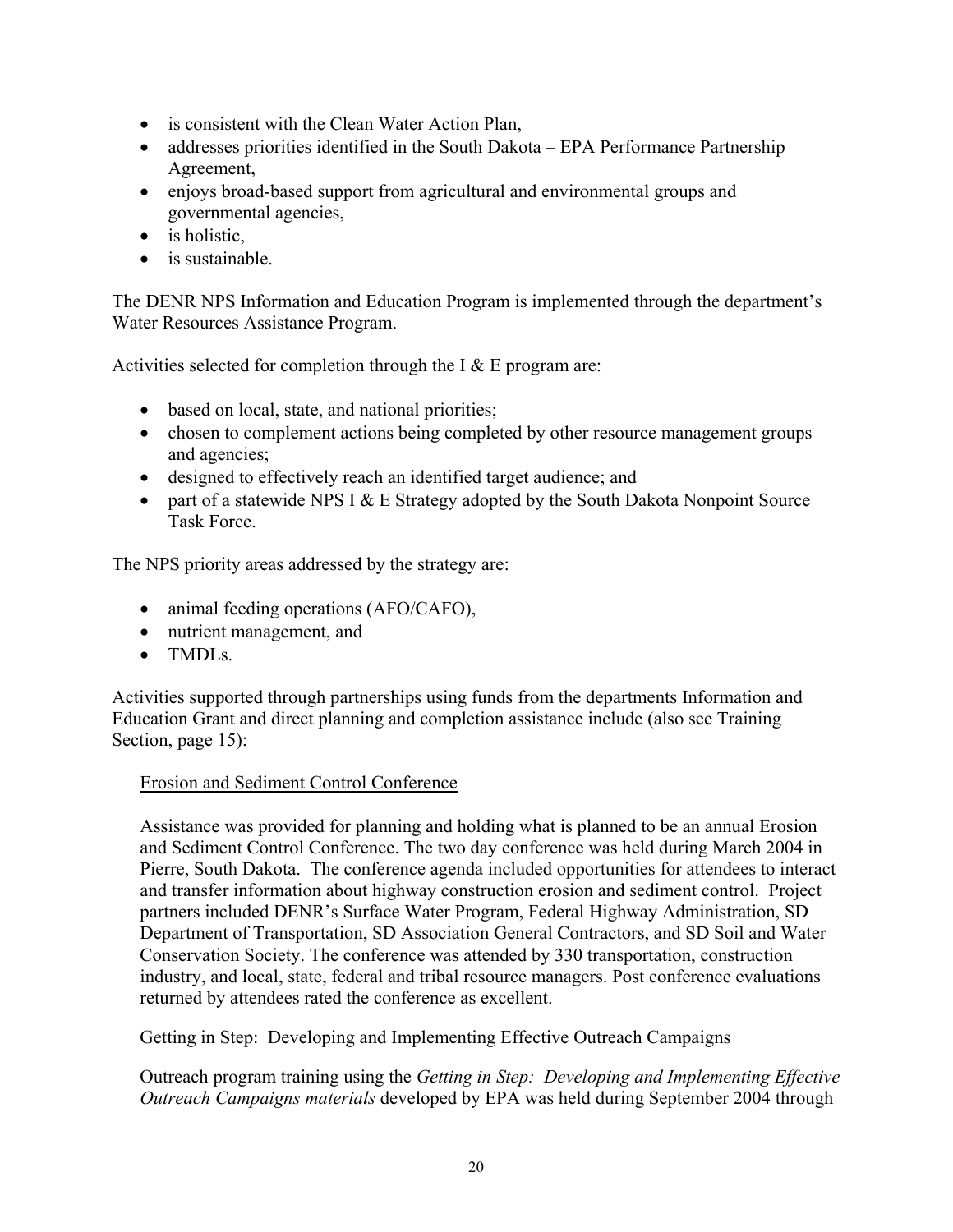a partnership with the SD Association of Conservation Districts and EPA Region VIII. The training was conducted by Tetra Tech. Nearly 90 individuals from watershed projects, conservation districts, environmental organizations, cities, state and federal agencies and Native American tribes attended the workshop. Evaluations returned by 52 of the attendees gave the workshop a 4.1 rating based on a five point scale.

### Volunteer Water Quality Network

Monitoring equipment was provided through the South Dakota Lakes and Streams Volunteers Activities Program. Lab fees for samples collected and submitted to the South Dakota Health Lab for analysis were paid.

### Local Nitrate Testing and Education Outreach for Private Well Owners in Eastern SD

A private well nitrate testing outreach/demonstration project was initiated through a partnership with East Dakota Water Development District (EDWDD) during 2004. The project is patterned after a similar program developed by the Minnesota Department of Agriculture during the early 1990s. The project will introduce well owners to an inexpensive method of determining nitrate levels in private wells to the nearest 0.1 mg/L that gives immediate results rather than waiting for results from a lab. Five local clinics will be conducted as a collaborative effort with local conservation districts during the project. At the clinics, well owners will also be provided information about how they can prevent contamination at the wellhead and health problems if high nitrate levels are detected.

### Local Watershed Project Coordinator's Workshop

Training was provided for the SD project coordinators during spring 2004. Forty-seven individuals from 21 projects and five agencies attended the workshop. Each attendee was provided with a copy of the revised SD 319 Project Coordinator's handbook. The workshop agenda included sessions about financial and technical assistance sources, financial management, reporting, permits, threatened and endangered species, and water quality monitoring. The post workshop evaluations returned by attendees rated the workshop as nearly an 8 on a scale of 1-10 with 10 being the highest rating.

Another workshop is scheduled for spring 2005. This workshop will focus primarily on the new project management and BMP tracking program being developed by the DENR.

### Forestry BMP Implementation Workshop

Forestry BMP implementation training for the logging industry was provided during summer 2004. The revised SD Silviculture BMP Manual was distributed at the two workshops. The training was followed by field audits of seven logging operations to evaluate BMP use and effectiveness. The training and audits were completed through a partnership with the DENR P2 Program and Black Hills Forest Resource Association with funding from DENR's P2 Grant from EPA. Other project partners included the timber industry, SD Department of Agriculture, SD Cooperative Extension Service and US Forest Service. Nearly 150 loggers and timber industry professionals attended the two workshops.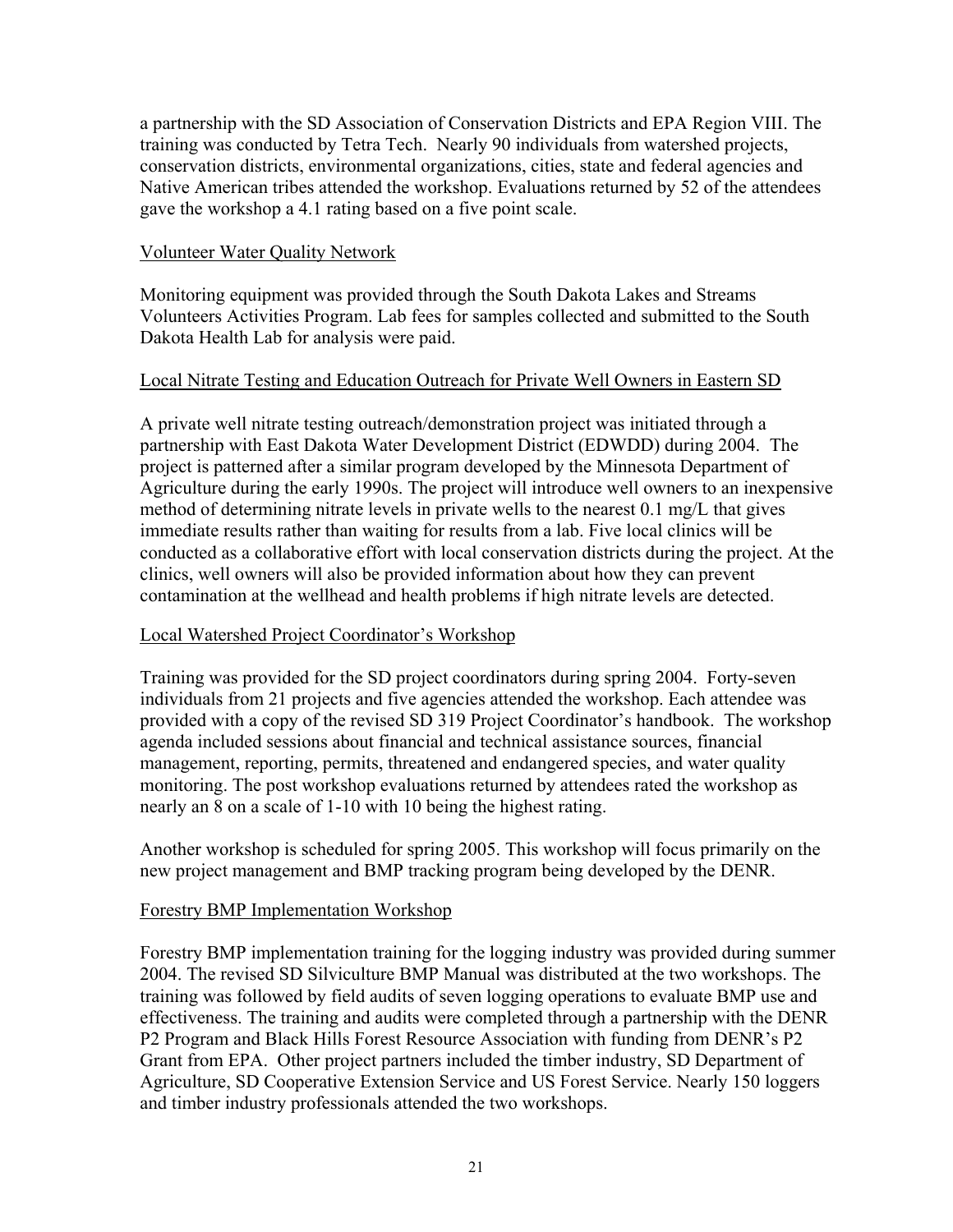The Water Resources Assistance Program has maintained a web site since 1998. The web site provides ready access to water resources information, reports, and opportunities for involvement. To access the site visit:

### http://www.state.sd.us/denr/DFTA/WatershedProtection/wpprg.htm

Staff availability to continue delivery of the program became limited beginning mid – FFY 2003. This resulted in the decision to outsource primary responsibility for the implementation statewide NPS I & E efforts to the South Dakota Discovery Center and Aquarium. The Discovery Center was awarded a \$200,000, two year grant during FFY 2004 for that purpose. The Discovery Center will use a combination of project staff and a mini-grants program to continue many of the programs assisted previously and expand the target reached. DENR will maintain a close working relationship with the Discovery Center to ensure a smooth transition of the program and that notices of opportunities for participation in the mini-grants program are widely advertised.

# **Financial and Technical Assistance Provided by Project Partners**

While financial and technical assistance received from the Environmental Protection Agency provides the base for the South Dakota NPS Program, the resources available from several public and private program partners are also integral components of many program activities. Selected partnerships active during the past year are summarized below. For additional information about these and other South Dakota South Dakota program partnerships, consult the *South Dakota Watershed Project Funding and Technical Assistance Guide.* An electronic copy of the guide is available by visiting:

### http://www.state.sd.us/denr/document.htm#Watershed%20Protection

### **USDA Natural Resources Conservation Service and Farm Service Agency**

The USDA Natural Resources Conservation Service (NRCS) and Farm Service Agency are active project partners in all phases of the NPS Program. Assistance provided includes:

- technical assistance for planning and implementing watershed projects,
- financial assistance for BMP implementation,
- training opportunities for program and project staff, and
- staff for the SD Animal Waste Management Team

In addition to providing financial and technical assistance, during FY 2004 NRCS and NPS program staff worked cooperatively in the:

- development of criteria for evaluating and ranking applications for farm program cost share assistance through state technical committee work groups,
- planning and management of managed grazing demonstration sites, and
- production of manure management educational materials.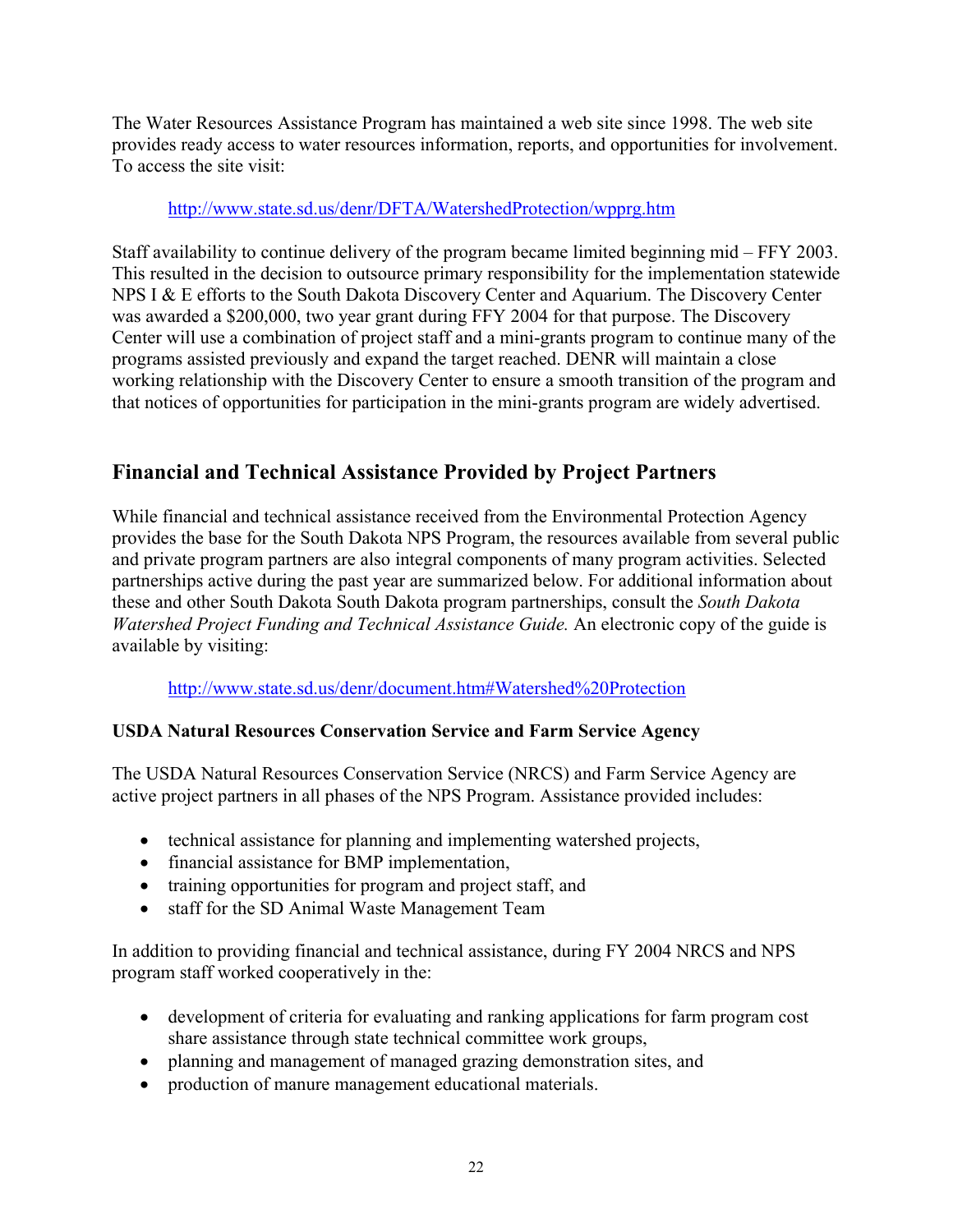Financial assistance for NPS related activities provided by several NRCS administered programs during FY 2004 is shown in the table that follows.

| THEY INTO HUMAN TURNEY FUNDING IN SID DUITING IT I 2004 BY THNUS AUDITIONITY OF FIVER AND |                       |        |                    |  |
|-------------------------------------------------------------------------------------------|-----------------------|--------|--------------------|--|
| Program                                                                                   | # Applications Funded | Acres  | <b>Funding (S)</b> |  |
| Environmental Quality Incentives (EQIP)                                                   | 387                   | NA'    | 15,612,100         |  |
| Ground and Surface Water Conservation (GSWC)                                              | 30                    | 5517   | 355,131            |  |
| Wildlife Habitat Incentives Program (WHIP)                                                | 50                    | 6863   | 580,007            |  |
| Wetland Reserve Program (WRP)                                                             |                       | 1381   | 1,099,025          |  |
| Grasslands Reserve Program (GRP)                                                          |                       | 14,422 | 3,111,151          |  |
| Conservation Reserve Program (CRP)                                                        | 477                   | 31,122 | NA                 |  |

### **NPS Related Activities Funded in SD During FY 2004 by NRCS Administered Programs**

1 - See next table for conservation practices funded. 2 – Current CRP Acres = 1,440,300

### **Conservation Practices Funded by EQIP**

| <b>Conservation Practice</b>                            | <b>Extent</b> | Unit   | Cost-Share(\$) |
|---------------------------------------------------------|---------------|--------|----------------|
| Waste Storage Facility $(313)^1$                        | 36            | Number | 3,117,462      |
| Brush Management (314)                                  | 1511          | Acres  | 6,284          |
| Conservation Cover (327                                 | 36.5          | Acres  | 3644           |
| Critical Area Planting (342)                            | 133.8         | Acres  | 3,851          |
| Diversion (362)                                         | 1600          | Feet   | 2,400          |
| Well Decommissioning (351)                              | 27            | Number | 3,245          |
| Pond (378)                                              | 157           | Number | 457,836        |
| Windbreak/Shelterbelt Establishment (380)               | 884,769       | Feet   | 460,241        |
| Fence (382)                                             | 2,392,395     | Feet   | 1,150,562      |
| Riparian Forest Buffer (391)                            | 63.5          | Acres  | 1,449          |
| Grassed Waterway (412)                                  | 17.1          | Acres  | 11,955         |
| Hedgerow Planting (422)                                 | 100           | Feet   | 20             |
| Irrigation Land Leveling (464)                          | 137.9         | Acres  | 287            |
| <b>Irrigation Water Management</b>                      | 2,684         | Acres  | 21,472         |
| IWC High-Pressure, Underground Plastic Pipeline (430DD) | 5,302         | Feet   | 15,371         |
| IWC Low-Pressure, Underground Plastic Pipeline (430 DD) | 12,457        | Feet   | 31,267         |
| Irrigation System Sprinkler                             | 28            | Ea.    | 319,200        |
| Pasture & Hay Planting (512)                            | 19,828        | Acres  | 1,146,763      |
| Pipeline (516)                                          | 4,223,233     | Feet   | 6,320,956      |
| Pumping Plant (533)                                     | 153           | Number | 287,696        |
| Grazing Land Mechanical Treatment (548)                 | 17.1          | Acres  | 46             |
| Range Planting (550)                                    | 6404          | Acres  | 654,168        |
| Spring Development (574)                                | 6             | Number | 16,380         |
| Streambank & Shoreline Protection (580)                 | 3,000         | Feet   | 933            |
| Terrace (600)                                           | 8,234         | Feet   | 108,015        |
| Watering Facility (614)                                 | 1735          | Number | 561,467        |
| Underground Outlet (620)                                | 680           | Feet   | 499            |
| Water Well (642)                                        | 160           | Number | 2,369,273      |
| Upland Wildlife Habitat Management (645)                | 224           | Acres  | 26,592         |
| Windbreak/Shelterbelt Renovation (65)                   | 61,318        | Feet   | 26,120         |

1 – AFO/CAFO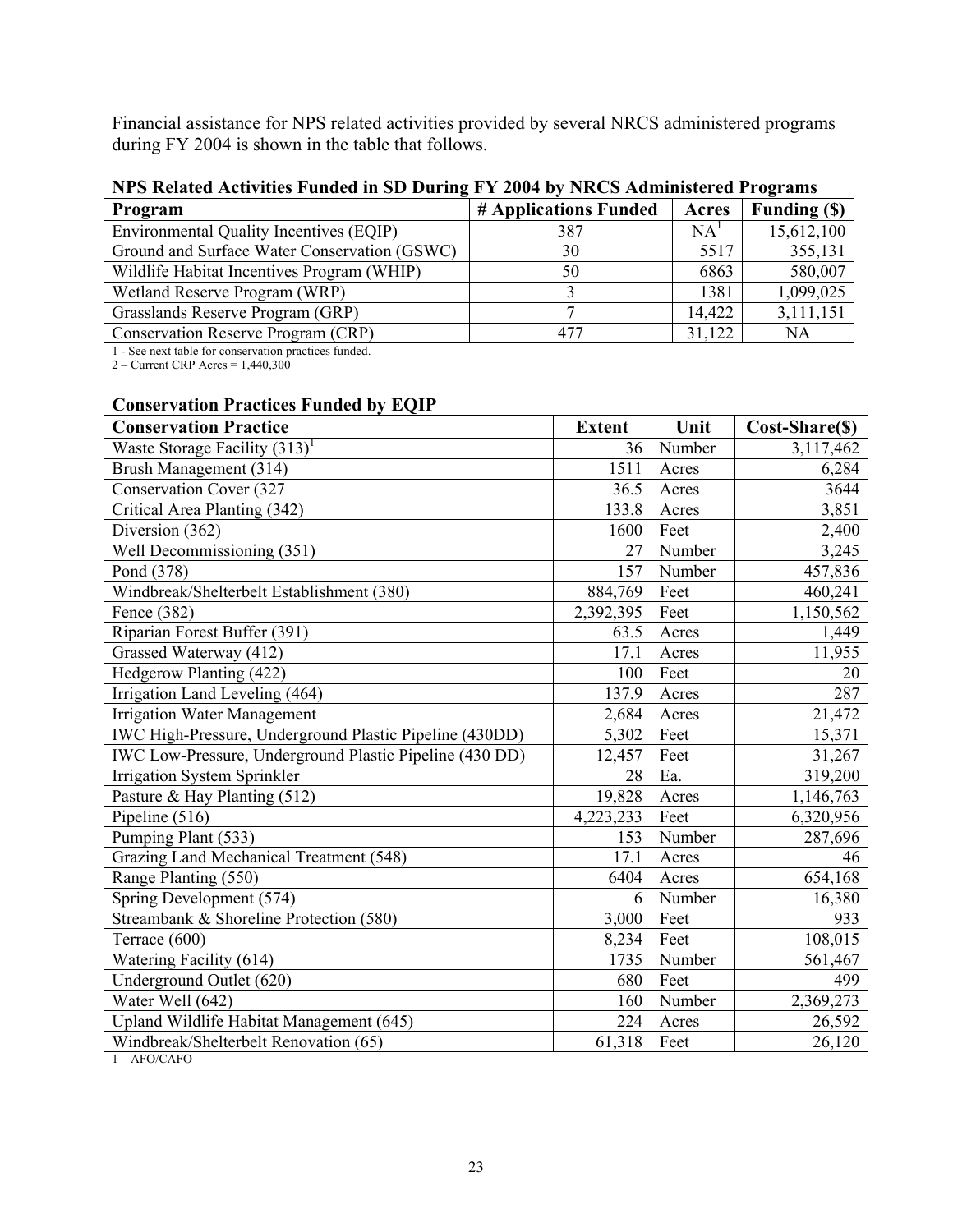### **US Forest Service**

Program staff interacts with and provides technical assistance to the US Forest Service to prevent and control NPS pollution on the forest and grass lands the service manages. Interactions and assistance during the past year included:

- review notices of proposed US Forest Service actions, permits, and management plans,
- coordination of NPS TMDL study and control/remediation activities taking place within the forest boundaries, and
- provided financial and technical assistance for two forest BMP training workshops and completion of seven BMP implementation audits.

Financial assistance for the workshops and audits was provided through a partnership with DENR's Pollution Prevention Program, the Black Hills Forest Resource Association and timber industry.

A combined total of nearly 150 loggers and timber industry professionals attended the two workshops. Each workshop included fours of classroom and four hours of field training in BMP selection and implementation. The materials provided at the workshop included the revised SD Forestry BMP Manual.

The seven BMP implementation audits were conducted on recent timber sale sites to evaluate BMP selection, placement and effectiveness. The audit sites included timber harvests on one Bureau of Land Management, two Forest Service, two state land and two private sales. A report of the audit findings is in preparation.

### **Bureau of Reclamation**

The Bureau of Reclamation (BOR) has been an active partner in the Belle Fourche River Watershed and Cheyenne River assessment projects. BOR's involvement included:

- Belle Fourche River assessment and implementation project planning, and
- Cheyenne River planning and water quality sample analysis.

### **South Dakota Water & Environment Fund**

The Water Resources Assistance Program administers the Consolidated Water Facilities Construction program. The program provides state grants and low interest loans for projects on the State Water Facilities Plan. NPS structural and construction BMPs such as dredging, animal waste management systems, and shoreline stabilization are eligible for cost share funds through the program. The Water Resources Assistance Program also administers special appropriations from the department's Environmental and Natural Resources Fee Fund. These funds provide state assistance for the completion of TMDL assessments. Projects awarded consolidated and fee fund grants during the reporting period were: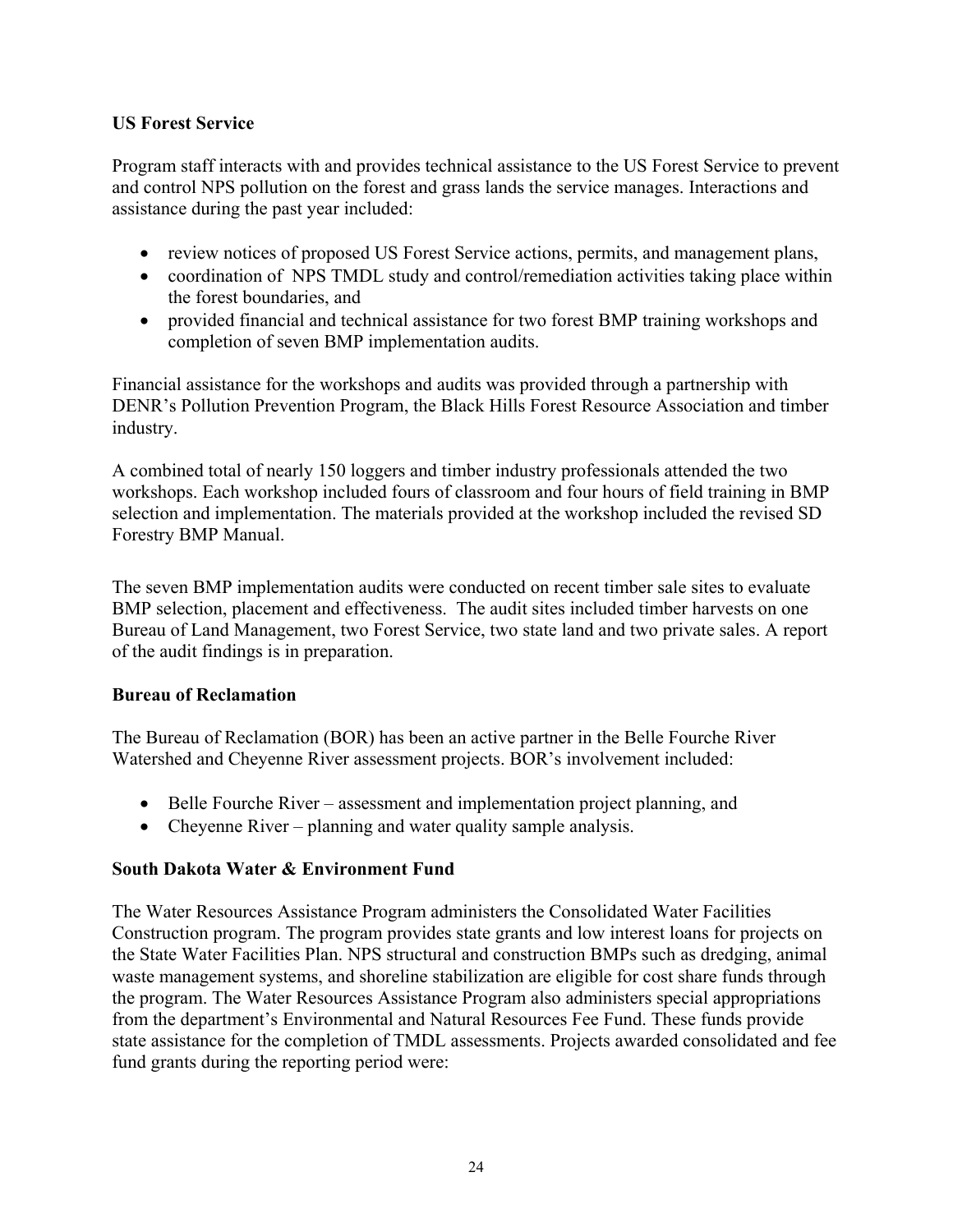| Project                                    | <b>Grant Award (\$)</b> | <b>Funding Source</b> |  |
|--------------------------------------------|-------------------------|-----------------------|--|
| Amsden Dam Assessment                      | 21,000                  | Fee Fund              |  |
| Okobojo Creek Watershed Assessment         | 15,000                  | Fee Fund              |  |
| White River Phase I Assessment             | 32,000                  | Fee Fund              |  |
| Vermillion River Basin Assessment          | 133,000                 | Fee Fund              |  |
| Lewis and Clark Watershed Assessment       | 22,190                  | Fee Fund              |  |
| <b>Upper Snake Creek Watershed Project</b> | 4,000                   | Fee Fund              |  |
| Elm Lake Implementation Project            | 57,300                  | Consolidated          |  |
| Lakes Herman/Madison/Brant Implementation  | 19,200                  | Consolidated          |  |
| Total                                      | 303,690                 |                       |  |

**NPS Projects Awarded Consolidated Water Facilities and Fee Fund Grants During FY 2004** 

### **South Dakota Clean Water State Revolving Fund**

The South Dakota Board of Water and Natural Resources administers the state's Clean Water State Revolving Fund program. During March 2004 the board established a nonpoint source incentive rate for nonpoint source projects at 1.50 percent for loans with a term of 10 years or less and 2.25 percent for loans with a term greater than 10 years. Projects for traditional wastewater or storm water projects that include a nonpoint component may receive the nonpoint source rate. The annual principal and interest payments are calculated for a loan at the higher base SRF interest rates of 2.50 percent for loans with a term of 10 years or less and 3.25 percent for loans with a term greater than 10 years. Using the lower interest incentive rate, a loan is sized using the annual payment previously calculated. The difference in the two loan principal amounts is the amount of funding available for the nonpoint source component of the project.

### **SD Conservation Commission**

The South Dakota Conservation Commission provides state funded grants to conservation districts for the implementation of conservation best management practices through the South Dakota Coordinated Soil and Water Conservation Grants Program. DENR staff coordinates funding of grant requests that could benefit from both the NPS and Soil and Water Grants programs with the Commission and participates in grant application reviews. To maintain and build on the partnership with the commission, program staff regularly attends the commission meetings.

During this reporting period, the commission awarded \$846,540 in grants. NPS projects and animal feeding operation/nutrient management activities included in the total were:

- Engineering for the design for waste management systems for 26 CAFOs \$349,440
- Upper Cheyenne River Watershed Assessment Project \$10,000.
- Clear Lake Watershed Restoration Project \$5,000.
- Lake Faulkton Watershed Project \$22,500.
- Upper Snake Creek Watershed Project \$80,000.
- Lake Hanson/Pierre Creek Restoration \$10,500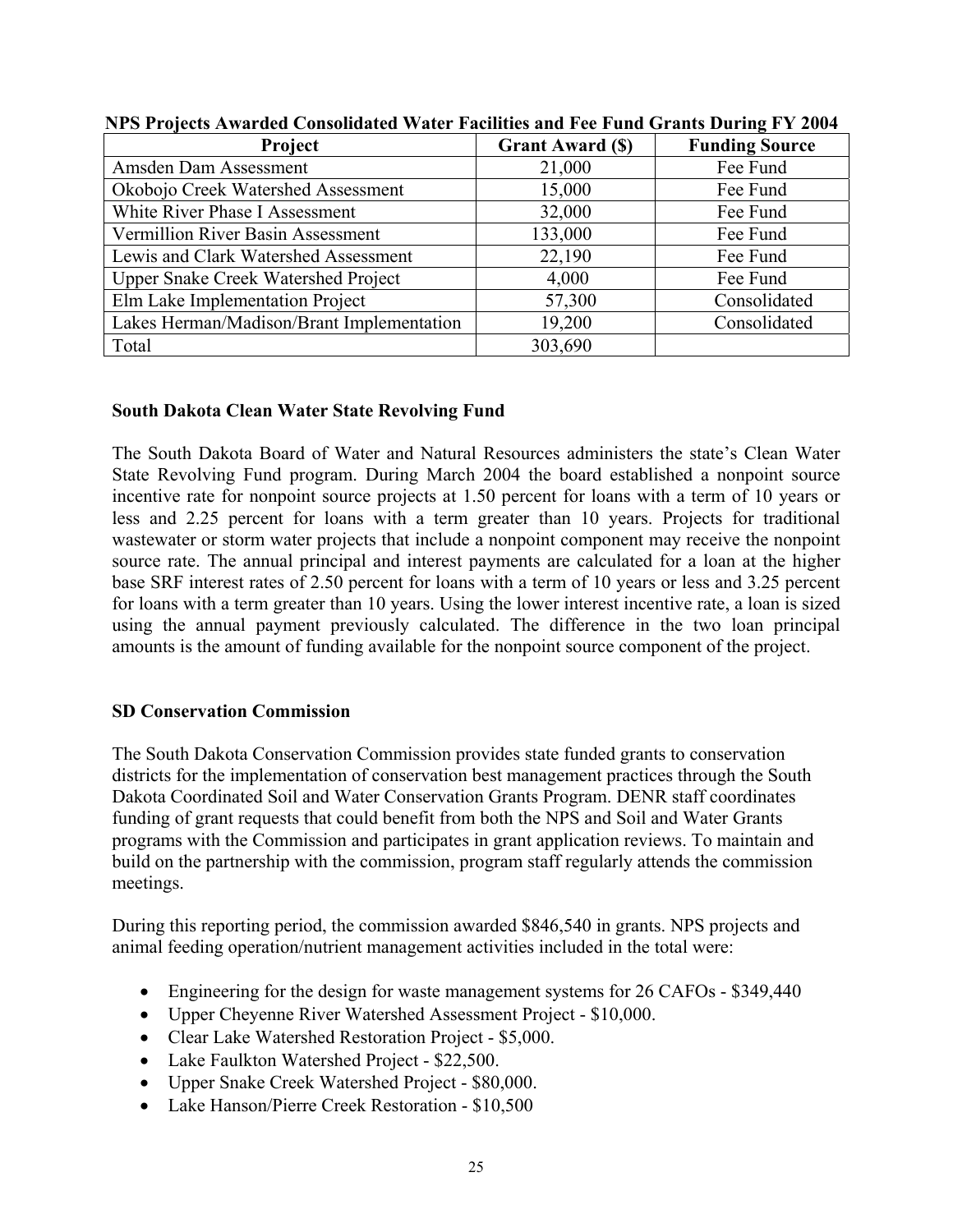### **319 Grant Match**

Nonfederal match of 40 percent of project expenditures is required for Section 319 grants. South Dakota has a history of over matching 319 grants even though the state takes a very conservative approach to accumulating and approving nonfederal match. As much of the match comes from construction and implementation of BMPs, a large proportion of the match requirement for many projects is accrued/documented during the later phases of workplan completion. See Appendix A for a summary of nonfederal match documented for each of the department's 319 grants.

# **Water Quality Improvements**

The South Dakota NPS Program is initiating activities to better quantify load reductions and water quality improvements achieved through the completion of watershed project implementation plans. The program considers quantification of load reductions and resultant water quality improvements essential to evaluating project goal attainment and reaching the TMDLs established for priority waterbodies. The quantification process will use a combination of modeling and water quality sample results.

The availability of load reduction/water quality improvement data is anticipated to increase as implementation of BMPs included in project workplans as projects progress and program staff and project coordinators become more proficient in collecting the information.

Load reduction/water quality improvements documented will be entered in GRTS as required. Load reduction/water quality data available for selected projects follows.

### Bad River Watershed Project

The Bad River TMDL calls for a 30 percent reduction in the 3.25 million tons of sediment delivered to Lake Sharpe by the river each year (USGS and Corps of Engineers data). Data released by the Corps of Engineers during 2001 shows that the Bad River currently delivers 1.95 million tons of sediment per year. This equals a 40 percent reduction (based on an average of USGS data from 1972 through 1997). The reduction exceeds the TMDL goal. A linear regression prepared using the same data base for the years 1948 through 2000 shows a 50% reduction in sediment delivery.

### Lake Cochrane/Oliver

According to data prepared for the 2004 SD Integrated Report for Surface Water Quality Assessment, Lake Oliver will meet the mean TSI goal of 65. The phosphorus reduction recommendation is 50 percent. Data indicates that total phosphorus levels were reduced by 34.8 percent following an alum treatment completed during October 2002. The lake was estimated to have had an internal phosphorus load of 281.4 pounds; mean growing season concentration of 0.069mg/L. During 2003, the year following the alum treatment, the internal load was estimated at 139.4 pounds or a nearly 50 percent reduction in total phosphorus.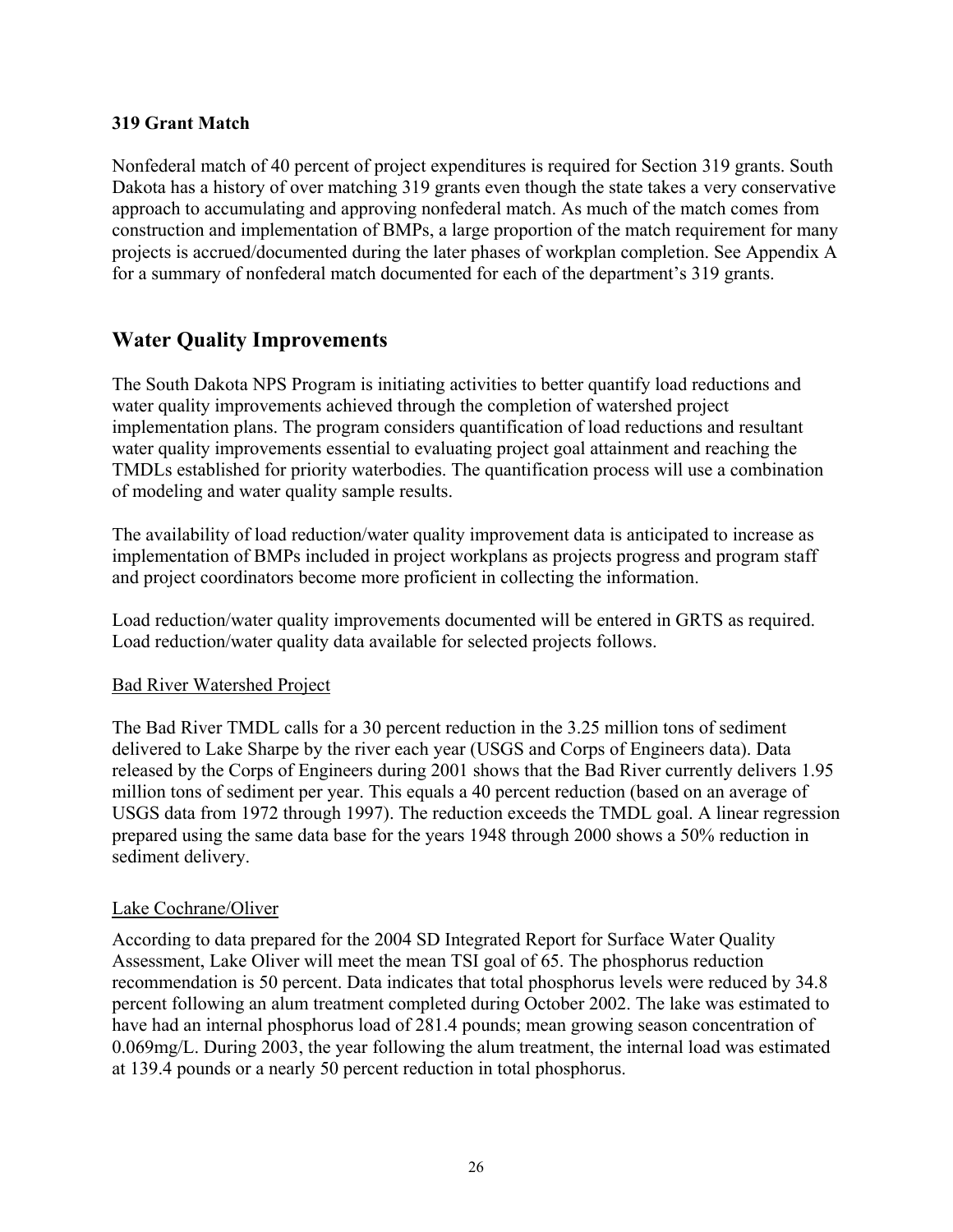### Firesteel Creek/Lake Mitchell

The in-lake reduction goal is 90 ppb total phosphorus. An estimated three percent (2.7 ppb) reduction in the in-lake phosphorus was realized from the first alum treatment applied during summer 2003.

The mean Total P concentration before the 2004 alum application was 0.276 mg/L. The mean Total P concentration after the alum application was 0.114 mg/L.

The 58.7% decrease in the TP concentration was temporary due to the fractional application strategy being followed. As in 2003, the TP concentrations gradually rose above pre-application levels as internal P loading occurred over the course of the growing season. It is projected that this trend will continue until enough alum is applied to effectively seal the sediment-bound P.

### Bachelor Creek

An evaluation of sediment and nutrient load reductions achieved in the watershed using AGNPs indicates that, on an annual basis, changes in residue management have resulted in a sediment load reduction of 18.2 percent, nitrogen reduction of 7.86 percent, and phosphorus reduction of 11.92 percent. These reductions accomplish 99 percent of the project goal established for sediment, 63 percent of the goal for nitrogen and 72 percent of the goal for phosphorus.

### Cottonwood Lake/Lake Louise

The TMDL goals (load reductions) for the two lakes are:

- Cottonwood Lake: 44 percent total phosphorus and 11 percent sediment. .
- Lake Louise with Wolfe Creek: 10 percent total phosphorus and 7 percent sediment.

Load reductions for two drainage areas were reported by the project sponsor. Drainage area 1 includes the two lakes, drainage areas 2 Lake Louise and Wolfe Creek.

### **Cottonwood Lake/Lake Louise Load Reductions by Drainage Area**

| Drainage Area | Parameter  | 2004       | Cumulative   |
|---------------|------------|------------|--------------|
|               | Sediment   | 115.6 tons | $2,210$ tons |
|               | Phosphorus | $0.8$ lbs  | $14.6$ lbs   |
|               | Sediment   | 408 tons   | 481 tons     |
|               | Phosphorus | $2.7$ lbs  | $3.4$ lbs    |